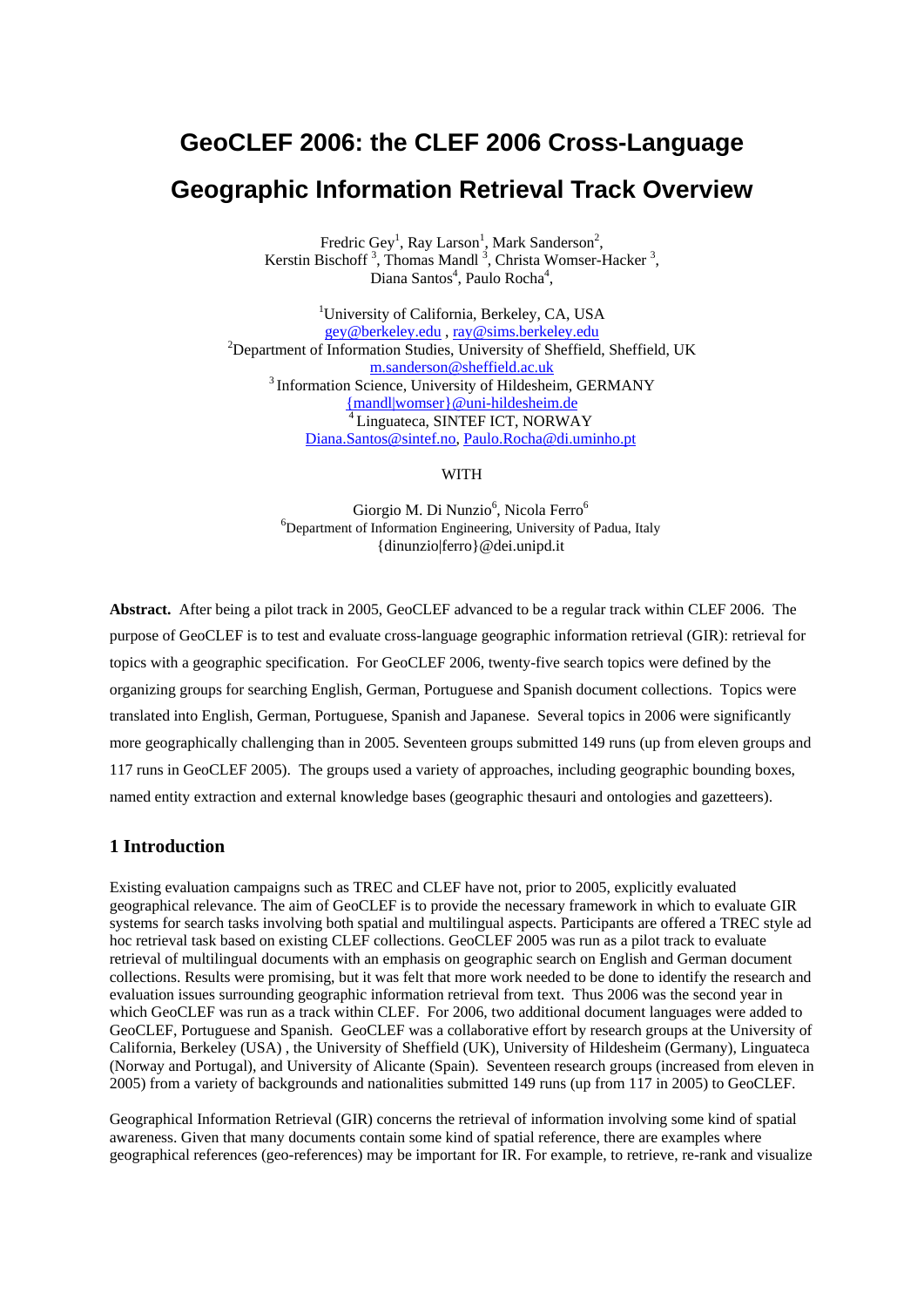search results based on a spatial dimension (e.g. "find me news stories about riots near Dublin City"). In addition to this, many documents contain geo-references expressed in multiple languages which may or may not be the same as the query language. For example, the city of Cologne (English) is also Köln (German), Colónia in Portuguese from Portugal, Colônia in Brazilian Portuguese, and Colonia (Spanish). Queries with names such as this may require an additional translation step to enable successful retrieval.

For 2006, Spanish and Portuguese, in addition to German and English, were added as document languages, while topics were developed in all four languages with topic translations provided for the other languages. In addition the National Institute of Informatics of Tokyo, Japan translated the English version of the topics to Japanese. There were two Geographic Information Retrieval tasks: monolingual (English to English, German to German, Portuguese to Portuguese and Spanish to Spanish) and bilingual (language X to language Y, where X or Y was one of English, German, Portuguese or Spanish and additionally X could be Japanese).

### **Document collections used in GeoCLEF**

The document collections for this year's GeoCLEF experiments are all newswire stories from the years 1994 and 1995 used in previous CLEF competitions. Both the English and German collections contain stories covering international and national news events, therefore representing a wide variety of geographical regions and places. The English document collection consists of 169,477 documents and was composed of stories from the British newspaper The Glasgow Herald (1995) and the American newspaper The Los Angeles Times (1994). The German document collection consists of 294,809 documents from the German news magazine Der Spiegel (1994/95), the German newspaper Frankfurter Rundschau (1994) and the Swiss news agency SDA (1994/95). Although there are more documents in the German collection, the average document length (in terms of words in the actual text) is much larger for the English collection. In both collections, the documents have a common structure: newspaper-specific information like date, page, issue, special filing numbers and usually one or more titles, a byline and the actual text. The document collections were not geographically tagged or contained any other location-specific information. For Portuguese, GeoCLEF 2006 utilized two newspaper collections, spanning over 1994-1995, for respectively the Portuguese and Brazilian newspapers *Público* (106,821 documents) and *Folha de São Paulo* (103,913 documents). Both are major daily newspapers in their countries. Not all material published by the two newspapers is included in the collections (mainly for copyright reasons), but every day is represented. The collections are also distributed for IR and NLP research by Linguateca as the CHAVE collection (www.linguateca.pt/CHAVE/, see URL for DTD and document examples).

# **Generating Search Topics**

A total of 25 topics were generated for this year's GeoCLEF. Topic creation was shared among the four organizing groups, each group creating initial versions of their proposed topics in their language, with subsequent translation into English. In order to support topic development, Ray Larson indexed all collections with his Cheshire II document management system and this was made available to all organizing groups for interactive exploration of potential topics. While the aim had been to prepare an equal number of topics in each language, ultimately only two topics (GC026 and GC027) were developed in English. Other original language numbers were German, 8 topics (GC028 to GC035), Spanish, 5 topics (GC036 to GC040) and Portuguese, 10 topics (GC041 to GC050). This section will discuss the processes taken to create the spatially-aware topics for the track.

#### **Topic generation**

In GeoCLEF 2005 some criticism arose about the lack of geographical challenges of the topics (favouring keyword-based approaches) and the German task was inherently more difficult because several topics had no relevant documents in the German collections. Therefore geographical and cross-lingual challenge and equal distribution across language collections was considered central during topic generation. Topics should vary according to the granularity and kind of geographic entity and should require adequate handling of named entities within the process of translation (e.g. regarding decompounding, transliteration or translation).

For English topic generation, Fred Gey simply took two topics he had considered in the past (Wine regions around rivers in Europe and Cities within 100 kilometers of Frankfurt, Germany) and developed them. The latter topic (GC027) evolved into an exact specification of the latitude and longitude of Frankfurt am Main (to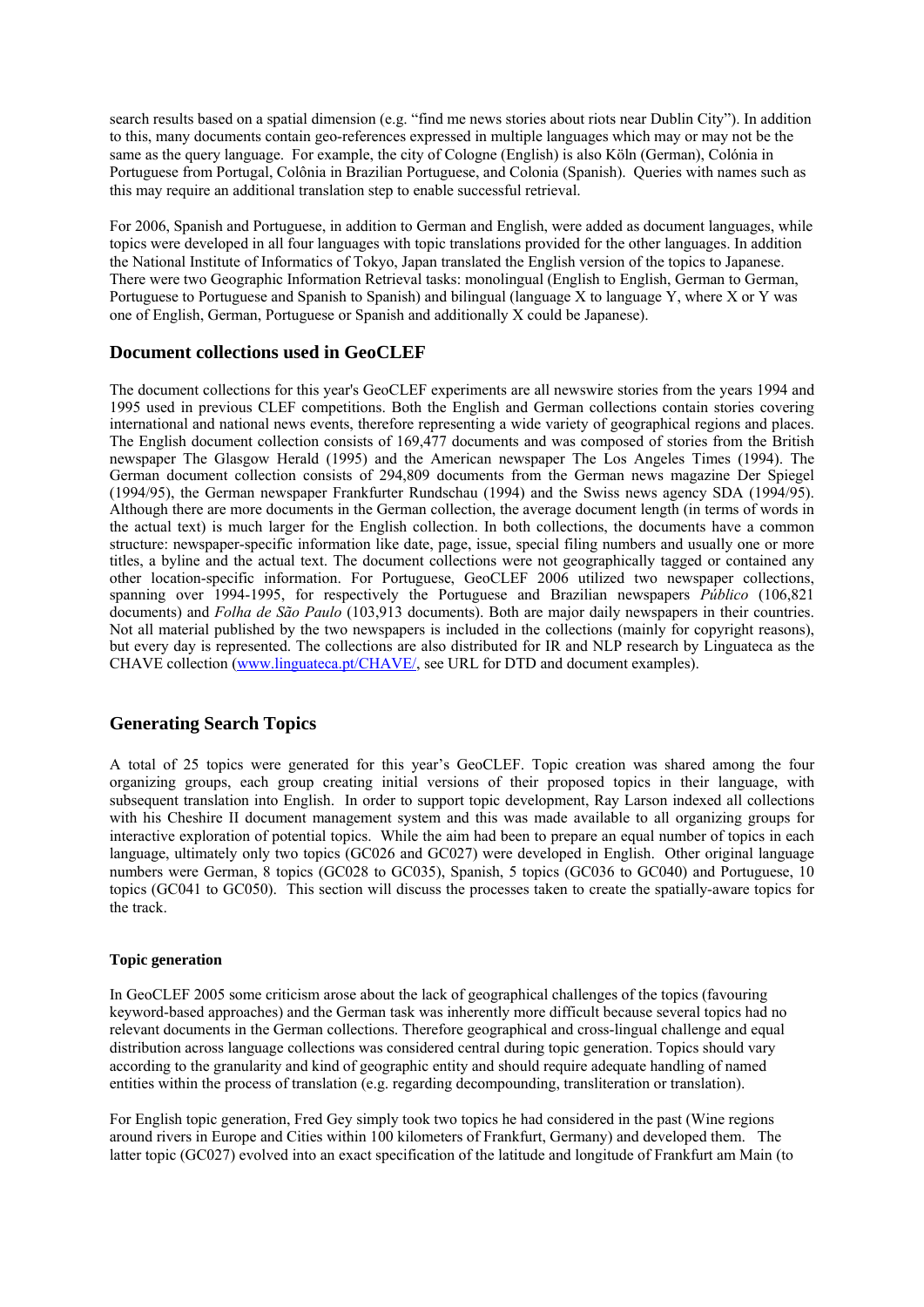distinguish it from Frankfurt an der Oder) in the narrative section. Interactive exploration verified that documents could be found which satisfied these criteria on the basis of geographic knowledge by the proposer (i.e. the Rhine and Moselle valleys of Germany and cities Heidelberg, Koblenz, Mainz, and Mannheim near Frankfurt).

The German group at Hildesheim started with brain storming on interesting geographical notions and looking for potential events via the Cheshire II Interface, we unfortunately had to abandon all smaller geographic regions soon. Even if a suitable number of relevant documents could be found in one collection, most times there were few or no respective documents in the other language collections. This may not be surprising, because within the domain of news criteria like (inter)national relevance, prominence, elite nation or elite person besides proximity, conflict/negativism and continuity etc. (for an overview see Eidlers[2]) are assumed to affect what will become a news article. Thus, the snow conditions or danger of avalanches in Grisons (canton in Switzerland) may be reported frequently by the Swiss news agency *SDA* or even German newspapers, whereas the British or American newspapers may not see the relevance for their audience. In addition, the geographically interesting issue of tourism in general is not well represented in the German collection. As a result well known places and larger regions as well as international relevant or dramatic concepts had to be focused on, although this may not reflect all user needs for GIR systems (see also Kluck & Womser-Hacker[6]). In order not to favor systems relying purely on keywords we concentrated on more difficult geographic entities like historical or political names used to refer geographically to a certain region and imprecise regions like *the Ruhr* or *the Middle East*. Moreover some topics should require the use of external geographic knowledge e.g. to identify cities onshore of the *Sea of Japan* or *the Tropics.* The former examples introduce ambiguity or translation challenges as well. *Ruhr* could be the river or the area in Germany and *the Middle East* may be translated to German *Mittlerer Osten*, which is nowadays often used, but would denote a slightly different region. The naming of the *Sea of Japan* is difficult as it depends on the Japanese and Western perspective, whereas in Korea it would be named *East Sea (of Korea)*. After checking such topic candidates for relevant documents in other collections we proposed eight topics, which we thought would contribute to a topic set varying in thematic content and system requirements.

The GeoCLEF topics proposed by the Portuguese group (a total of 10) were discussed between Paulo Rocha and Diana Santos, according to an initial typology of possible geographical topics (see below for a refined one) and after having scrutinized the frequency list of proper names in both collections, manually identifying possible places of interest. Candidate topics were then checked in the collections, using the Web interface to the AC/DC project[7], to investigate whether they were well represented. We included some interesting topics from a Portuguese (language) standpoint, including "ill-defined" or at least little known regions in an international context, such as *norte de Portugal* (North of Portugal) or *Nordeste brasileiro* (Brazilian Northeast). Basically, they are very familiar and frequently used concepts in Portuguese, but have not a purely geographical explanation. Rather, they have a strongly cultural and historical motivation. We also inserted a temporally dependent topic (outdated Champion's Cup, now Champion's League – and already in 1994-1995 as well, but names continue their independent life in newspapers and in folk's stock of words). This topic is particularly interesting, since it in addition concerns "European" football, where one of the partners is (non-geographically-European) Israel.

We also strove to find topics which included more geographical relations than mere "in" (homogeneous region), as well as different location types as far as grain and topology are concerned. As to the first concern, note that although "shipwrecks in the Atlantic Ocean" seem to display an ordinary "in"-relation, shipwrecks are often near the coasts, and the same is still more applicable about topics such as "fishing in Newfoundland", where it is presupposed that you fish on the sea near the place (or that you are concerned with the impact of fishing to Newfoundland). Likewise, anyone who knows what ETA stands for would at once expect that "ETA's activities in France" would be mostly located in the French Basque country (and not anywhere in France).

For the second concern, that of providing different granularity and/or topology, note that the geographical span of forest fires is clearly different from that of lunar of solar eclipses (a topic suggested by the German team). As to form of the region, the "New England universities" topic circumscribes the "geographical region" to a set of smaller conceptual "regions", each represented by a university. Incidentally, this topic displays another complication, because it involves a multiword named entity: not only "New England" is made up of two different words but both are very common and have a specific meaning on its own (in English and Portuguese alike). This case is further interesting because it would be as natural to say *New England* in Portuguese as *Nova Inglaterra*, given that the name is not originally Portuguese.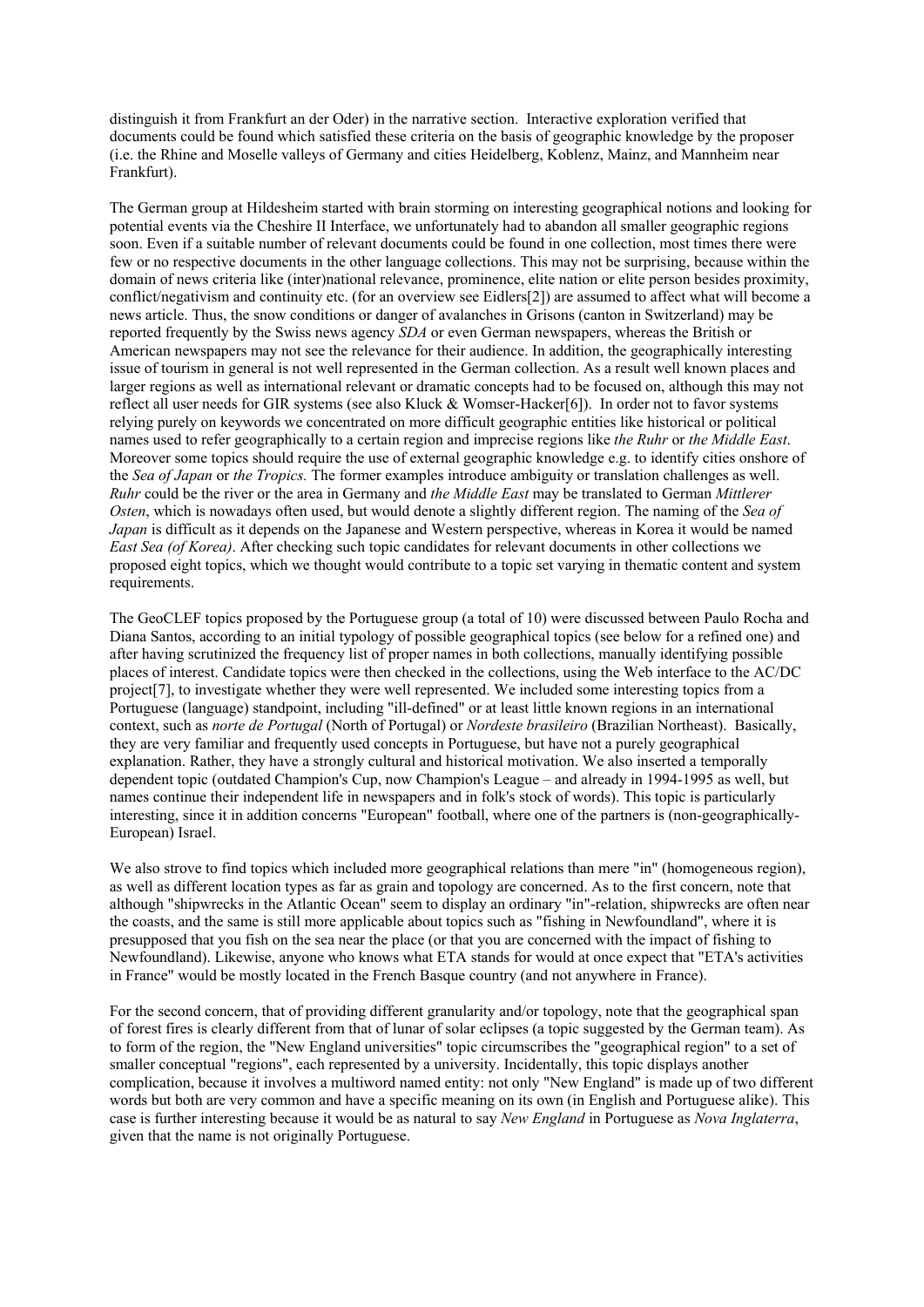We should also report interesting problems caused by translation into Portuguese from topics originally stated in other languages (they are not necessarily translation problems, but were spotted because we had to look into the particular cases of those places or expressions). For example, Middle East can be equally translated by *Próximo Oriente* and *Médio Oriente*, and it is not politically neutral how precisely in that area some places are described. For example, we chose to use the word *Palestina* (together with *Israel*) and leave out Gaza Strip (which, depending on political views, might be considered a part of both). What is interesting here is that the political details are absolutely irrelevant for the topic in question (which deals with archaeological findings), but the GeoCLEF organizers (in common) decided to specify a lower level, or a higher precision description, of every location/area mentioned, in the narrative, so that a list of Middle East countries and regions had to be supplied, and agreed upon.

#### **Format of topic description**

The format of GeoCLEF 2006 differed from that of 2005. No explicit geographic structure was used this time, although such a structure was discussed by the organizing groups. Two example topics are shown in Figure 1.

```
<top> 
   <num>GC027</num> 
   <EN-title>Cities within 100km of Frankfurt</EN-title> 
   <EN-desc>Documents about cities within 100 kilometers of the city of Frankfurt in 
Western Germany</EN-desc> 
   <EN-narr>Relevant documents discuss cities within 100 kilometers of Frankfurt am Main 
Germany, latitude 50.11222, longitude 8.68194. To be relevant the document must describe 
the city or an event in that city. Stories about Frankfurt itself are not relevant</EN-
narr> 
 </top> 
<top> 
<num> GC034 </num> 
<EN-title> Malaria in the tropics </EN-title> 
<EN-desc> Malaria outbreaks in tropical regions and preventive vaccination </EN-desc> 
<EN-narr> Relevant documents state cases of malaria in tropical regions and possible 
preventive measures like chances to vaccinate against the disease. Outbreaks must be of 
epidemic scope. Tropics are defined as the region between the Tropic of Capricorn, 
latitude 23.5 degrees South and the Tropic of Cancer, latitude 23.5 degrees North. Not 
relevant are documents about a single person's infection.</EN-narr> 
</top>
```
Fig. 1 Topics GC027: Cities within 100 Kilometers of Frankfurt and GC034: Malaria in the Tropics

As can be seen, after the brief descriptions within the title and description tags, the narrative tag contains detailed description of the geographic detail sought and the relevance criteria.

#### **Several kinds of geographical topics**

We came up with a tentative classification of topics according to the way they depend on place (in other words, according to the way they can be considered "geographic"), which we believe to be one of the most interesting results of our participation in the choice and topic formulation for GeoCLEF. Basically, this classification was done as an answer to the overall too simplistic assumption of first GeoCLEF[3], namely the separation between subject and location as if the two were independent and therefore separable pieces of information. (Other comments to the unsuitability of the format used in GeoCLEF can be found in Santos and Cardoso[8], and will not be repeated here.)

While it is obvious that in some (simple) cases geographical topics can be modeled that way, there's much more to place and to the place of place in the meaning of a topic than just that, as we hope this categorization can help making clear:

- 1 non-geographic subject restricted to a place (music festivals in Germany) [only kind of topic in GeoCLEF 2005]
- 2 geographic subject with non-geographic restriction (rivers with vineyards) [new kind of topic added in GeoCLEF 2006]
- 3 geographic subject restricted to a place (cities in Germany)
- 4 non-geographic subject associated to a place (independence, concern, economic handlings to favour/harm that region, etc.) Examples: *independence of Quebec*, *love for Peru* (as often remarked, this is frequently, but not necessarily, associated to the metonymical use of place names)
- 5 non-geographic subject that is a complex function of place (for example, place is a function of topic) (*European football cup matches, winners of Eurovision Song Contest*)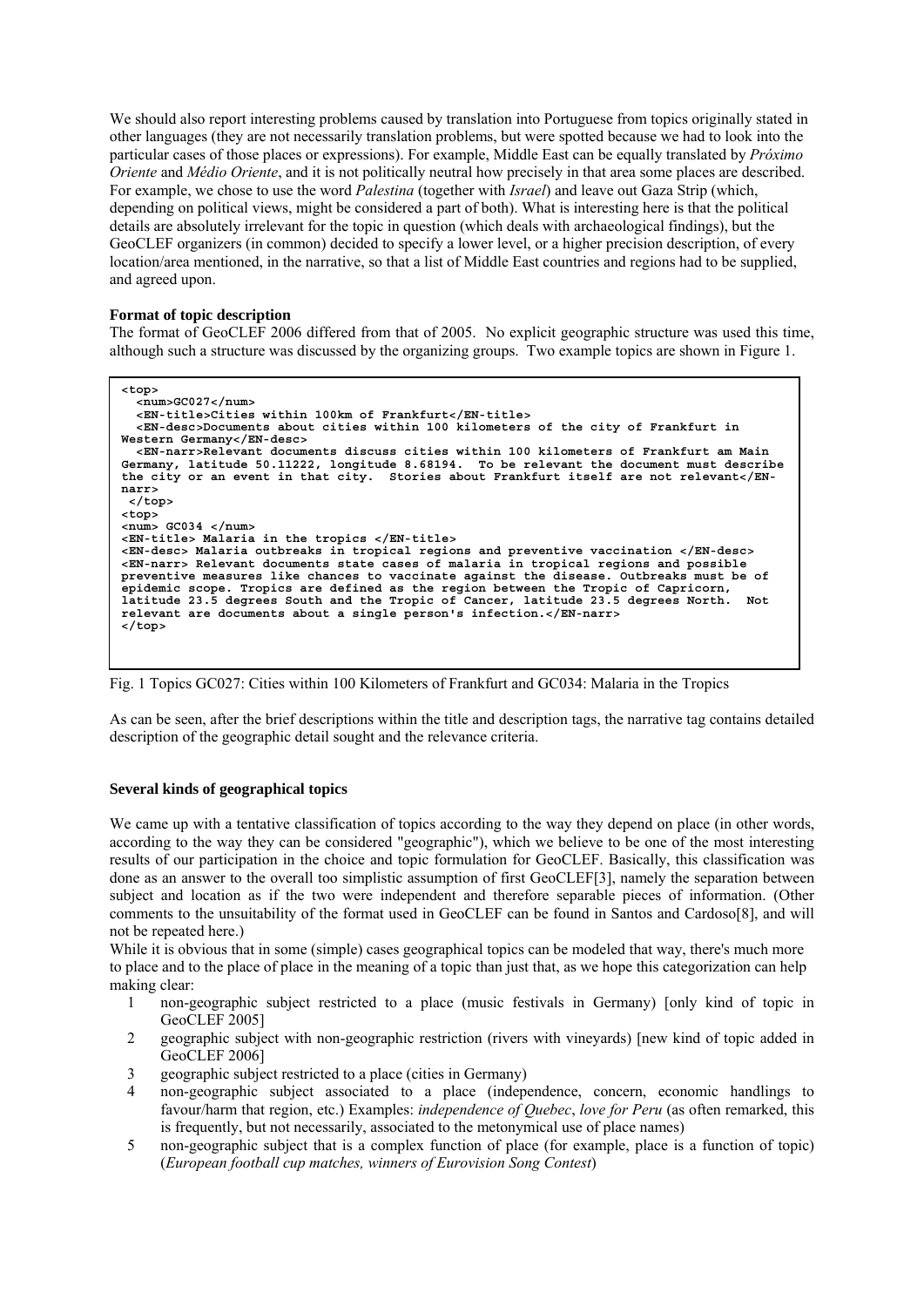- 6 geographical relations among places (*how are the Himalayas related to Nepal?* Are they inside? Do the Himalaya mountains cross Nepal's borders? etc.)
- 7 geographical relations among (places associated to) events (*Did Waterloo occur more north than the battle of X? Were the findings of Lucy more to the south than those of the Cromagnon in Spain?*)
- 8 relations between events which require their precise localization (*was it the same river that flooded last year and in which killings occurred in the XVth century?*)

Note that we here are not even dealing with the obviously equally relevant interdependence of the temporal dimension, already mentioned above, and which was actually extremely conspicuous in the preliminary discussions among this year's organizing teams, concerning the denotation of "former Eastern bloc countries" and "former Yugoslavia" now (that is, in 1994-1995). In a way, as argued in Santos and Chaves[9], which countries or regions to accept as relevant depends ultimately on the user intention (and need). Therefore, pinning down the meaning of a topic depends on geographical, temporal, cultural, and even personal constraints, that are intertwined in a complex way, and more often than not do not allow a clear separation. To be able to make sense of these complicated interactions and arrive at something relevant for a user by employing geographical reasoning seems one of the challenges that lies ahead in future GeoCLEF tracks.

# **Approaches to Geographic Information Retrieval**

The participants used a wide variety of approaches to the GeoCLEF tasks, ranging from basic IR approaches (with no attempts at spatial or geographic reasoning or indexing) to deep NLP processing to extract place and topological clues from the texts and queries. Specific techniques used included:

- Ad-hoc techniques (blind feedback, German word decompounding, manual query expansion)
- Gazetteer construction (GNIS, World Gazetteer)
- Gazetteer-based query expansion
- Question-answering modules utilizing passage retrieval
- Geographic Named Entity Extraction
- Term expansion using Wordnet
- Use of geographic thesauri (both manually and automatically constructed)
- Resolution of geographic ambiguity
- $NLP$  part-of-speech tagging

### **Relevance assessment**

English assessment was shared by Berkeley and Sheffield Universities. German assessment was done by the University of Hildesheim, Portuguese assessment by Linguateca, and Spanish assessment by University of Alicante. All organizing groups utilized the DIRECT System provided by the University of Padua. The Padua system allowed for automatic submission of runs by participating groups and for automatic assembling of the GeoCLEF assessment pools by language.

#### **English relevance assessment**

The English document pool extracted from 73 monolingual and 12 bilingual (language X to) English runs consisted of 17,9xx documents to be reviewed and judged by our 5 assessors or about 3,600 documents per assessor. In order to judge topic GC027 (Cities within 100km of Frankfurt), Ray Larson used data from the GeoNames Information System along with the Cheshire II geographic distance calculation function, to extract and prepare a spreadsheet of populated places whose latitude and longitude was within a distance of 100 km of the latitude and longitude of Frankfurt. This spreadsheet contained 5342 names and was made available to all groups doing assessment. If a document in the pool contained the name of a German city or town, it was checked against the spreadsheet to see if it was within 100km of Frankfurt. Thus documents with well-known names (Mannheim, Heidelberg) were easily recognized, but Mecklenberg (where the German Grand Prix auto race is held) was not so easily recognized. In reading the documents in the pool, we were surprised to find many Los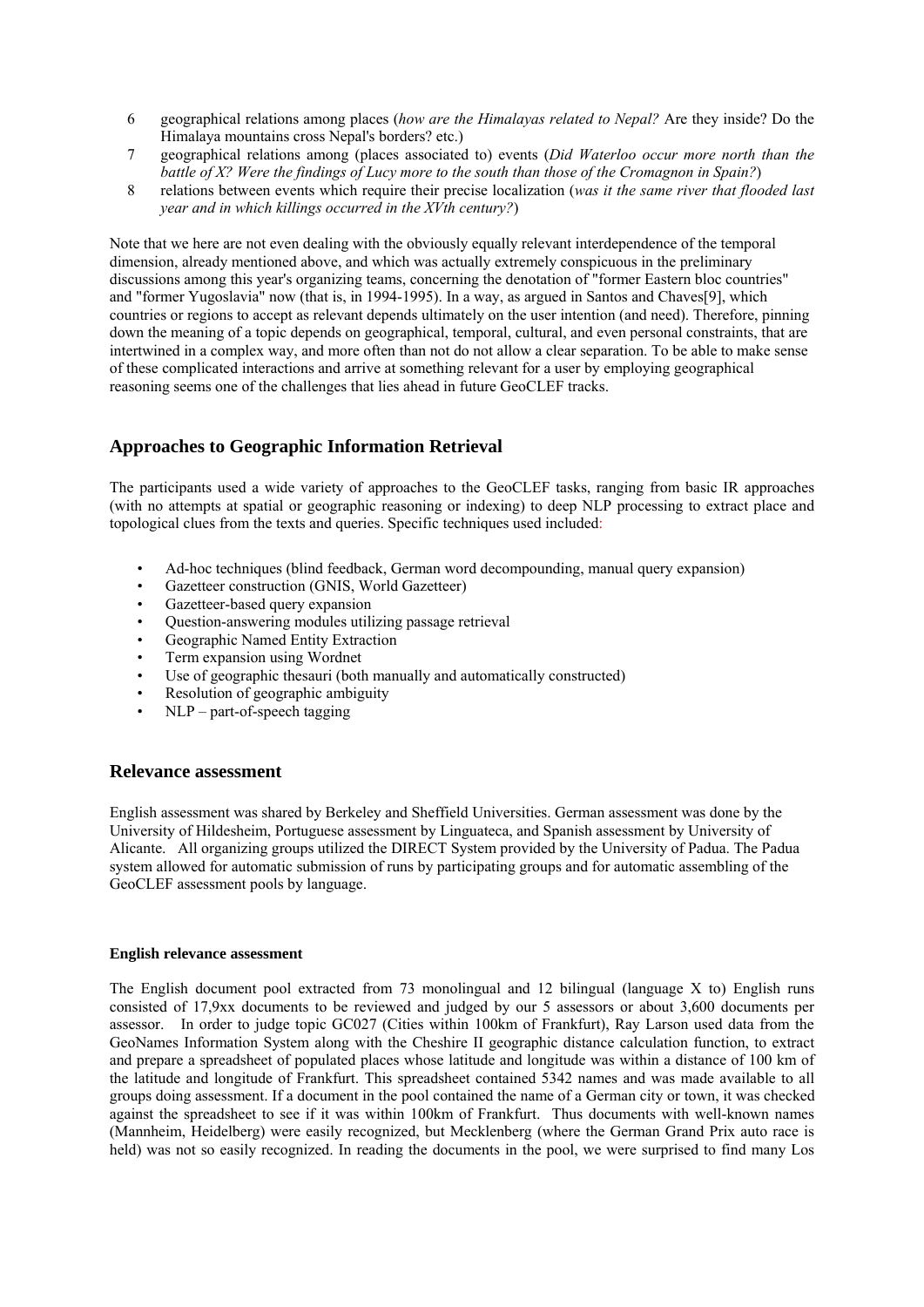Angeles Times documents about secondary school sports events and scores in the pool. A closer examination revealed that these documents contained the references to American students who had the same *family name* as German cities and towns. It is clear that geographic named entity disambiguation from text still needs some improvement.

#### **German relevance assessment**

For the pool of German monolingual and bilingual runs X2German 14.094 documents from the newspaper *Frankfurter Rundschau*, the Swiss news agency *SDA* and the news magazine *Spiegel* had to be assessed. Every assessor had to judge a number of assigned topics. Decisions on dubious cases were left open and then discussed within the group and/or the other language co-ordinators. Since many topics had clear, predefined criteria as specified in title, description and narrative, searching first the key concepts and their synonyms within the documents and then identifying their geographical reference led to rejecting the bulk of documents as irrelevant. Depending on the geographic entity asked for, manual expansion, e.g., the country names of the Middle East and their capitals, was done to query the DIRECT System provided by the University of Padua. Of course, such a list could never be complete and available resources would not be comprehensive enough to capture all possible expansions (e.g. we could not verify the river Code on the island of Java). Thus skimming over the text was often necessary to capture the documents main topic and geographical scope.

While judging relevance was generally easier for the short news agency articles of *SDA* with their headlines, keywords and restriction to one issue, *Spiegel* articles took rather long to judge, because of their length and essay-like stories often covering multiple events etc. without a specific narrow focus. Many borderline cases for relevance resulted from uncertainties about how broad/narrow a concept term should be interpreted and how explicit the concept must be stated in the document (e.g. do parked cars destroyed by a bomb correspond to a car bombing? Are attacks on foreign journalists and the Turkish invasion air attacks to be considered relevant as fulfilling the concept of combat?). Often it seems that for a recurring news issue it is assumed that facts are already known, so they are not explicitly cited. To keep the influence of order effects minimal is critical here. Similarly, assessing relevance regarding the geographical criterion brought up a discussion on specificity *wrt* implicit inclusion. In all cases, reference to the required geographic entity had to be explicitly made, i.e., a document reporting about Fishing in the Norwegian Sea or the Greenland Sea without mentioning e.g. a certain coastal city in Greenland or Newfoundland was not considered relevant. Moreover, the borders of oceans and its minor seas are often hard to define (e.g. does Havana, Cuba border the Atlantic Ocean?). Figuring out the location referred to was frequently difficult, when the city mentioned first in an article could have been the domicile of the news agency or/and the city some event occurred in. This was especially true for GC040 *active volcanoes* and for GC027 *cities within 100km from Frankfurt*, with Frankfurt being the domicile of the *Frankfurter Rundschau*, which formed part of the collection. Problems with fuzzy spatial relations or imprecise regions on the other hand did not figure very prominently as they were defined in the extended narratives (e.g. "near" Madrid includes only Madrid and its outskirts) and the documents to be judged did not contain critical cases. However, one my have argued against the decision to exclude all districts of Frankfurt as they do not form own cities, but have a common administration.

The topic on *cities around Frankfurt* (GC027) was together with GC050 about *cities along the Danube and the Rhine* the most difficult one to judge. Although a list of relevant cities containing more than 4000 names was provided by Ray Larson, this could not be used efficiently for relevance assessment to query the DIRECT system. Moreover, the notion of an event or a description made assessment even more time-consuming. We queried about 40 or 50 prominent relevant cities and actually read every document except tabular listings of sports results or public announcements in tabular form. Since the *Frankfurter Rundschau* is also a regional newspaper, articles on nearby cities, towns and villages are frequent. Would one consider the selling of parking meters to another town an event? Or a public invitation to fruit picking or the announcement of a new vocational training as nurse? As the other assessors did not face such a problem, we decided to be rather strict, i.e. an event must be something popular, public and have a certain scope or importance (not only for a single person or a certain group) like concerts, strikes, flooding or sports. In a similar manner, we agreed on a narrower interpretation of the concept of description for GC026 and for GC050 as something unique or characteristic to a city like statistical figures, historical reviews or landmarks. What would be usually considered a description was not often found due to the kind of collection, likewise relevant documents for GC045 *tourism in Northeast Brazil* were also few. While the *SDA* news agency articles will not treat travelling or tourism, such articles may sometimes be found in *Frankfurter Rundschau* or *Spiegel*, but there is no special section on that issue.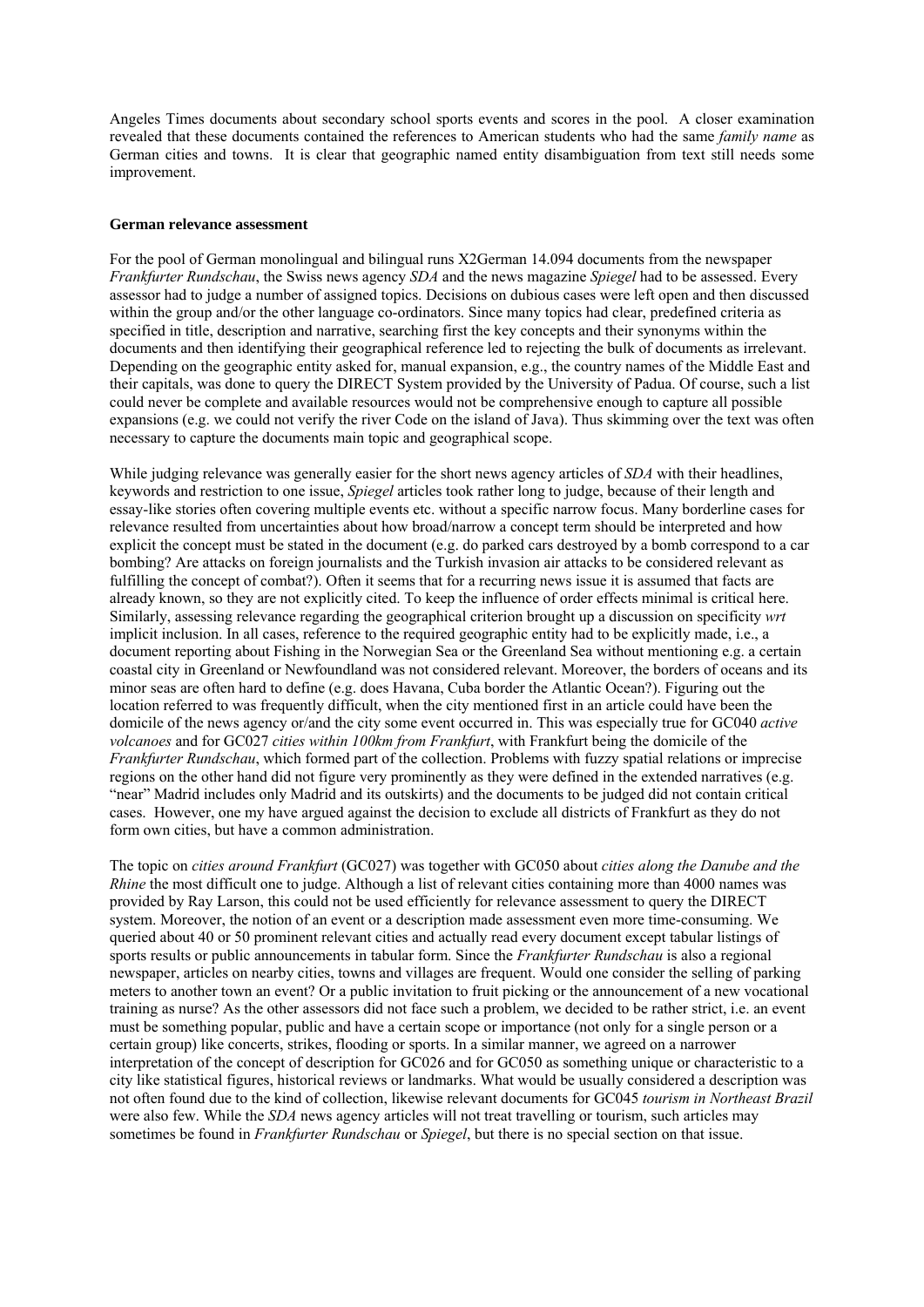Finally, for topic GC027 errors within the documents from the *Frankfurter Rundschau* will have influenced retrieval results: some articles have duplicates (sometimes even up to four versions), different articles thrown together in one document (e.g. one about *Frankfurt* and one about *Wiesbaden*), sentences or passages of articles are missing. Thus a keyword approach may have found many relevant documents, because *Frankfurt* was mentioned somewhere in the document.

#### **Portuguese Relevance Assessment**

Details of Portuguese group's assessment are as follows: The assessor tried to find the best collection of keywords – based on the detailed information in the narrative and his/her knowledge of the geographical concepts and subjects involved – and queried the DIRECT system. Often there was manual refinement of the query after finding new spellings in previous hits (note that our collections are written in two different varieties of Portuguese). For example, for topic GC050, "cities along the Danube and the Rhine", the following (final) query was used: *Danúbio Reno Ulm Ingolstadt Regensburg Passau Linz Krems Viena Bratislava Budapeste Vukovar Novi Sad Belgrado Drobeta-Turnu Severin Vidin Ruse Brăila Galaţi Tulcea Braila Galati Basel Basiléia Basileia Estrasburgo Strasbourg Karlsruhe Carlsruhe Mannheim Ludwigshafen Wiesbaden Mainz Koblenz Coblença Bona Bonn Colónia Colônia Cologne Düsseldorf Dusseldorf Dusseldórfia Neuss Krefeld Duisburg Duisburgo Arnhem Nederrijn Arnhemia Nijmegen Waal Noviomago Utrecht Kromme Rijn Utreque Rotterdam Roterdão.* A similar strategy was used for cities within 100 km from Frankfurt am Main (GC027), where both particular cities were mentioned, as well as words like *cidade* (city), Frankfurt, *distância* (distance), and so on. Obviously, the significant passages for all hits were read, to assess whether the document actually mentioned cities near Frankfurt.

# **GeoCLEF Performance**

#### **1 Participants and Experiments**

As shown in Table 1, a total of 17 groups from 8 different countries submitted results for one or more of the GeoCLEF tasks - an increase on the 13 participants of last year. A total of 149 experiments were submitted, which is an increase on the 117 experiments of 2005. There is almost no variation in the average number of submitted runs per participant: from 9 runs/participant of 2005 to 8.7 runs/participant of this year.

| Participant     | <b>Institution</b>                            | Country              |
|-----------------|-----------------------------------------------|----------------------|
| alicante        | University of Alicante                        | Spain                |
| berkeley        | University of California, Berkeley            | <b>United States</b> |
| daedalus*       | Daedalus Consortium                           | Spain                |
| hagen           | University of Hagen                           | Germany              |
| hildesheim*     | University of Hildesheim                      | Germany              |
| imp-coll*       | Imperial College London (imp-coll)*           | United Kingdom       |
| jaen*           | University of Jaen                            | Spain                |
| ms-china*       | Microsoft China - Web Search and Mining Group | China                |
| nicta           | NICTA, University of Melbourne                | Australia            |
| rfia-upv        | Universidad Politècnica de Valencia           | Spain                |
| sanmarcos       | California State University, San Marcos       | <b>United States</b> |
| talp            | TALP - Universitat Politècnica de Catalunya   | Spain                |
| u.buffalo*      | SUNY at University of Buffalo                 | <b>United States</b> |
| $u$ .groningen* | University of Groningen                       | The Netherlands      |
| u.twente*       | University of Twente                          | The Netherlands      |
| $unsw*$         | University of New S. Wales                    | Australia            |
| xldb            | Grupo XLDB - Universidade de Lisboa           | Portugal             |

**Table 1.** GeoCLEF 2006 participants – new groups are indicated by \*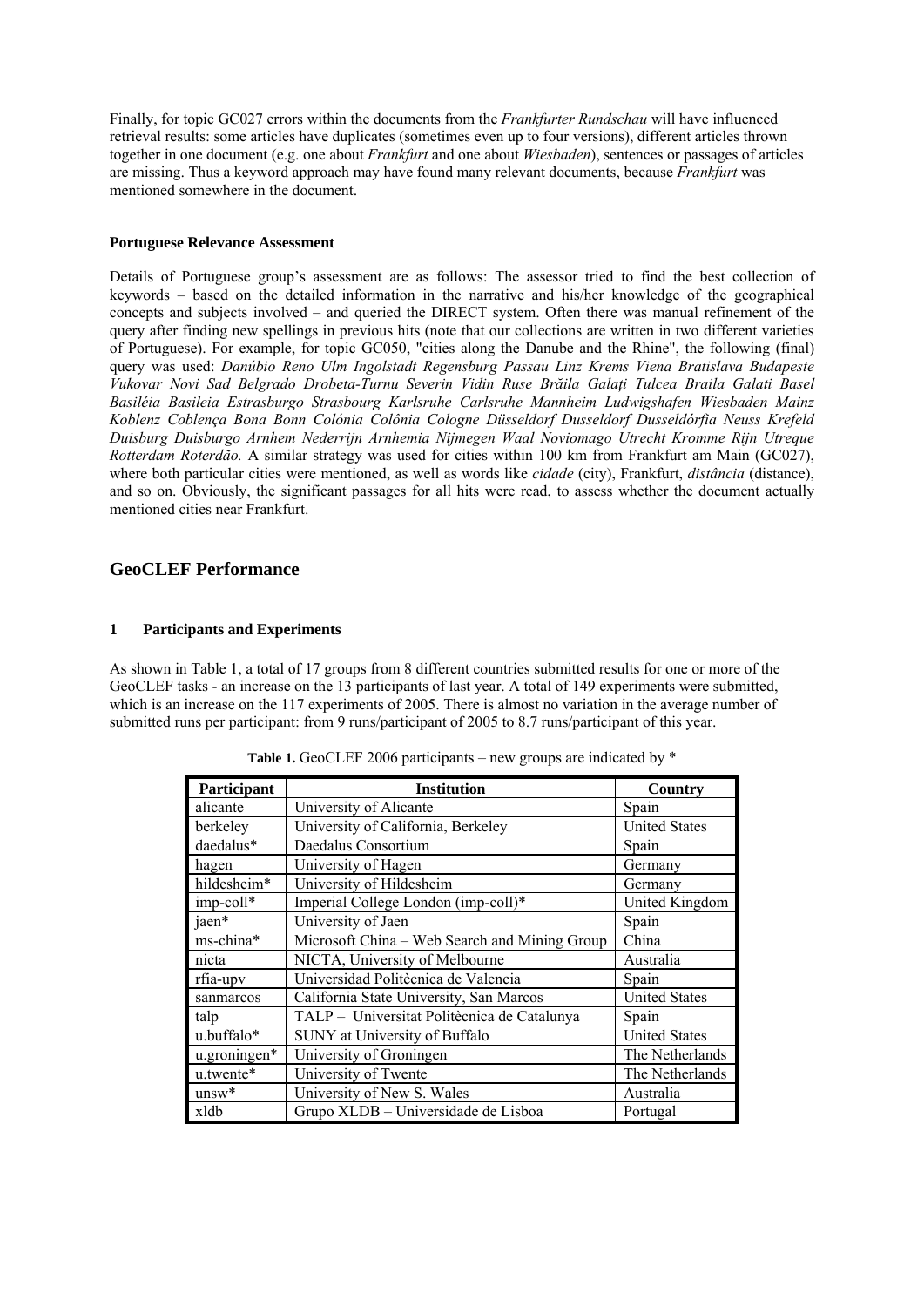Table 2 reports the number of participants by their country of origin.

| Country              | # Participants |
|----------------------|----------------|
| Australia            | 2              |
| China                |                |
| Germany              | 2              |
| Portugal             |                |
| Spain                | 5              |
| The Netherlands      | 2              |
| United Kingdom       |                |
| <b>United States</b> | 3              |
| <b>TOTAL</b>         |                |

**Table 2.** GeoCLEF 2006 participants by country

Table 3 provides a breakdown of the experiments submitted by each participant for each of the offered tasks. With respect to last year there is an increase in the number of runs for the monolingual English task (73 runs in 2006 *wrt* 53 runs of 2005) and a decrease in the monolingual German (16 runs in 2006 *wrt* 25 runs in 2005); on the other hand, there is a decrease for both bilingual English (12 runs in 2006 *wrt* 22 runs in 2005) and bilingual German (11 runs in 2006 *wrt* 17 runs in 2005). Note that the Spanish and the Portuguese collections have been introduced this year.

Table 3. GeoCLEF 2006 experiments by task – new collections are indicated by\*

| Participant  |                |                | <b>Monolingual Tasks</b> |                |                   | <b>Bilingual Tasks</b> |                |                |                         |  |  |  |
|--------------|----------------|----------------|--------------------------|----------------|-------------------|------------------------|----------------|----------------|-------------------------|--|--|--|
|              | DE             | EN             | ES*                      | PT*            | X <sub>2</sub> DE | X <sub>2</sub> EN      | $X2ES*$        | $X2PT*$        | <b>TOTAL</b>            |  |  |  |
| alicante     |                | $\overline{4}$ | 3                        |                |                   |                        |                |                | 7                       |  |  |  |
| berkeley     | $\overline{2}$ | $\overline{4}$ | $\overline{2}$           | $\overline{4}$ | $\overline{2}$    |                        | $\overline{2}$ | $\overline{2}$ | 18                      |  |  |  |
| daedalus     | 5              | 5              | 5                        |                |                   |                        |                |                | 15                      |  |  |  |
| hagen        | 5              |                |                          |                | 5                 |                        |                |                | 10                      |  |  |  |
| hildesheim   | 4              | 5              |                          |                | 4                 | 5                      |                |                | 18                      |  |  |  |
| imp-coll     |                | $\overline{2}$ |                          |                |                   |                        |                |                | $\overline{2}$          |  |  |  |
| jaen         |                | 5              |                          |                |                   | 5                      |                |                | 10                      |  |  |  |
| ms-china     |                | 5              |                          |                |                   |                        |                |                | 5                       |  |  |  |
| nicta        |                | 5              |                          |                |                   |                        |                |                | 5                       |  |  |  |
| rfia-upv     |                | $\overline{4}$ |                          |                |                   |                        |                |                | $\overline{\mathbf{4}}$ |  |  |  |
| sanmarcos    |                | 5              | 5                        | 4              |                   | $\overline{2}$         | 3              | $\overline{2}$ | 21                      |  |  |  |
| talp         |                | 5              |                          |                |                   |                        |                |                | 5                       |  |  |  |
| u.buffalo    |                | $\overline{4}$ |                          |                |                   |                        |                |                | $\overline{\mathbf{4}}$ |  |  |  |
| u.groningen  |                | 5              |                          |                |                   |                        |                |                | 5                       |  |  |  |
| u.twente     |                | 5              |                          |                |                   |                        |                |                | 5                       |  |  |  |
| unsw         |                | 5              |                          |                |                   |                        |                |                | $\overline{\mathbf{5}}$ |  |  |  |
| xldb         |                | 5              |                          | 5              |                   |                        |                |                | 10                      |  |  |  |
| <b>TOTAL</b> | 16             | 73             | 15                       | 13             | 11                | 12                     | 5              | 4              | 149                     |  |  |  |

 Four different topic languages were used for GeoCLEF bilingual experiments. As always, the most popular language for queries was English; German and Spanish tied for the second place. Note that Spanish is a new collection added this year. The number of bilingual runs by topic language is shown in Table 4.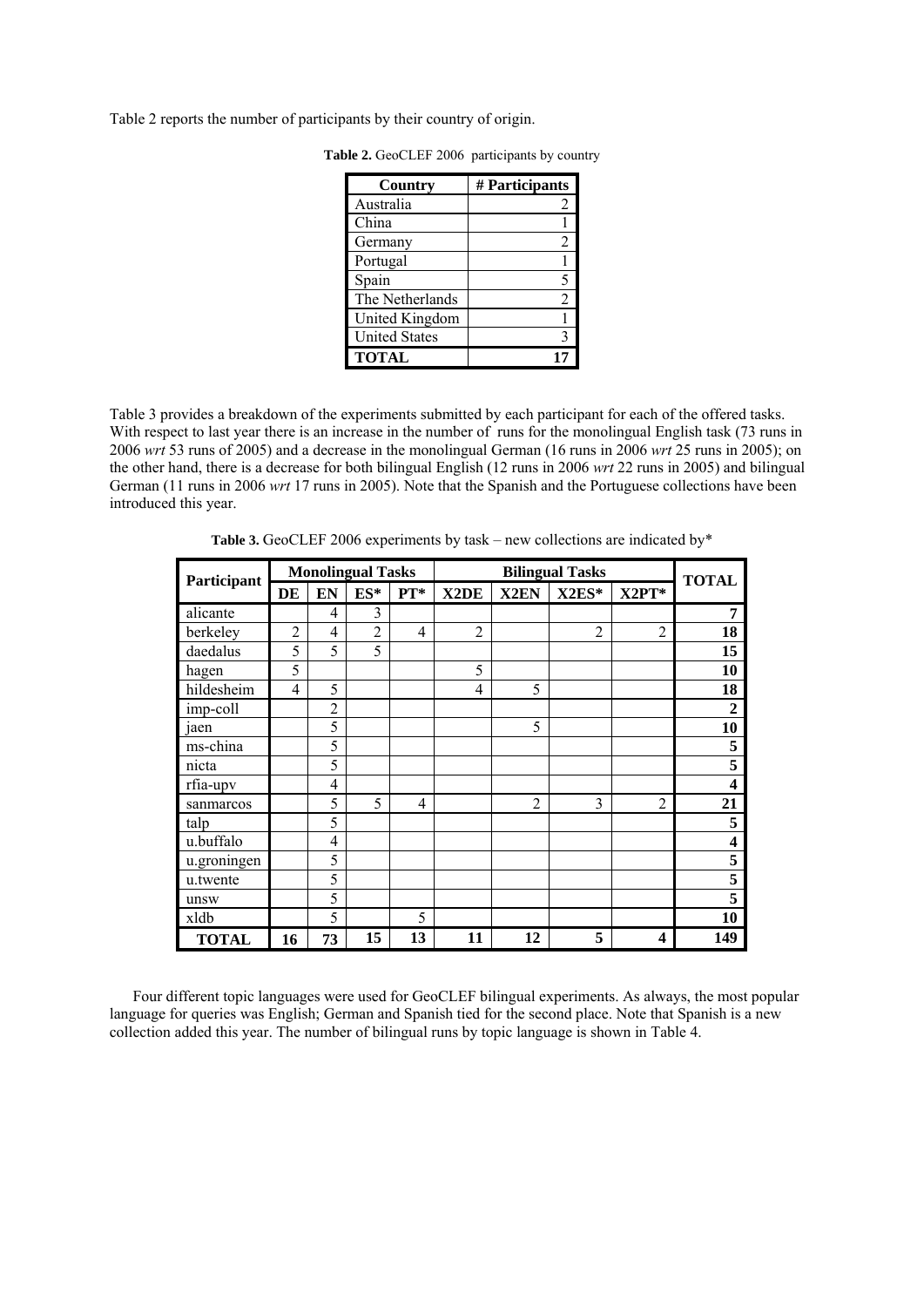| Track                 |    | <b>Source Language</b> | <b>TOTAL</b> |    |    |
|-----------------------|----|------------------------|--------------|----|----|
|                       | DE | EN                     | ES           | PT |    |
| <b>Bilingual X2DE</b> |    |                        |              |    |    |
| <b>Bilingual X2EN</b> |    |                        |              |    | 12 |
| <b>Bilingual X2ES</b> |    |                        |              |    |    |
| <b>Bilingual X2PT</b> |    |                        |              |    |    |
| <b>TOTAL</b>          |    | 16                     |              |    |    |

**Table 4.** Bilingual experiments by topic language

#### **2 Monolingual Experiments**

Monolingual retrieval was offered for the following target collections: English, German, Portuguese, and Spanish. As can be seen from Table 3, the number of participants and runs for each language was quite similar, with the exception of English, which has the greatest participation. Table 5 shows the top five groups for each target collection, ordered by mean average precision. Note that only the best run is selected for each group, even if the group may have more than one top run. The table reports: the short name of the participating group; the run identifier, specifying whether the run has participated in the pool or not; the mean average precision achieved by the run; and the performance difference between the first and the last participant. Table 5 regards runs using title + description fields only.

Note that the top five participants contain both "newcomer" groups (i.e. groups that had not previously participated in GeoCLEF) and "veteran" groups (i.e. groups that had participated in previous editions of GeoCLEF), with the exception of monolingual Portuguese where only "veteran" groups were subscribed. Both pooled and not pooled runs are in the best entries for each track.

| <b>Track</b>                         |               | <b>Participant Rank</b>              |                   |                                    |                                 |                                 |         |  |  |  |  |  |
|--------------------------------------|---------------|--------------------------------------|-------------------|------------------------------------|---------------------------------|---------------------------------|---------|--|--|--|--|--|
|                                      |               | 1 <sup>st</sup>                      | 2 <sup>nd</sup>   | $3^{\text{rd}}$                    | 4 <sup>th</sup>                 | 5 <sup>th</sup>                 | Diff.   |  |  |  |  |  |
|                                      | Part.         | xldb                                 | alicante          | sanmarcos                          | $unsw*$                         | jaen*                           |         |  |  |  |  |  |
| <b>Monolingual</b><br><b>English</b> | Run           |                                      | enTD<br>pooled    | SMGeoEN4<br>not pooled             | unswTitleB<br>aseline<br>pooled | sinaiEnEnEx<br>p4<br>not pooled |         |  |  |  |  |  |
|                                      | Avg.<br>Prec. | 30.34%                               | 27.23%            | 26.37%                             | 26.22%                          | 26.11%                          | 16.20%  |  |  |  |  |  |
|                                      | Part.         | hagen                                | berkeley          | hildesheim*                        | daedalus*                       |                                 |         |  |  |  |  |  |
| <b>Monolingual</b><br><b>German</b>  | Run           | FUHddGY<br><b>YYTD</b><br>pooled     | BKGeoD1<br>pooled | <b>HIGeodeder</b><br>un4<br>pooled | GCdeNtLg<br>pooled              |                                 |         |  |  |  |  |  |
|                                      | Avg.<br>Prec. | 22.29%<br>21.51%                     |                   | 15.58%                             | 10.01%                          |                                 | 122.68% |  |  |  |  |  |
|                                      | Part.         | xldb                                 | berkeley          | sanmarcos                          |                                 |                                 |         |  |  |  |  |  |
| <b>Monolingual</b><br>Portuguese     | Run           | <b>XLDBGeo</b><br>ManualPT<br>pooled | BKGeoP3<br>pooled | SMGeoPT2<br>pooled                 |                                 |                                 |         |  |  |  |  |  |
|                                      | Avg.<br>Prec. | 30.12%                               | 16.92%            | 13.44%                             |                                 |                                 | 124,11% |  |  |  |  |  |
|                                      | Part.         | alicante                             | berkeley          | daedalus*                          | sanmarcos                       |                                 |         |  |  |  |  |  |
| <b>Monolingual</b><br><b>Spanish</b> | Run           | esTD<br>pooled                       | BKGeoS1<br>pooled | GCesNtLg<br>pooled                 | SMGeoES1<br>pooled              |                                 |         |  |  |  |  |  |
|                                      | Avg.<br>Prec. | 35.08%                               | 31.82%            | 16.12%                             | 14.71%                          |                                 | 138,48% |  |  |  |  |  |

**Table 5.** Best entries for the monolingual track (title+description topic fields only). Additionally, the performance difference between the best and the last (up to 5) placed group is given (in terms of average precision) – new groups are indicated by  $*$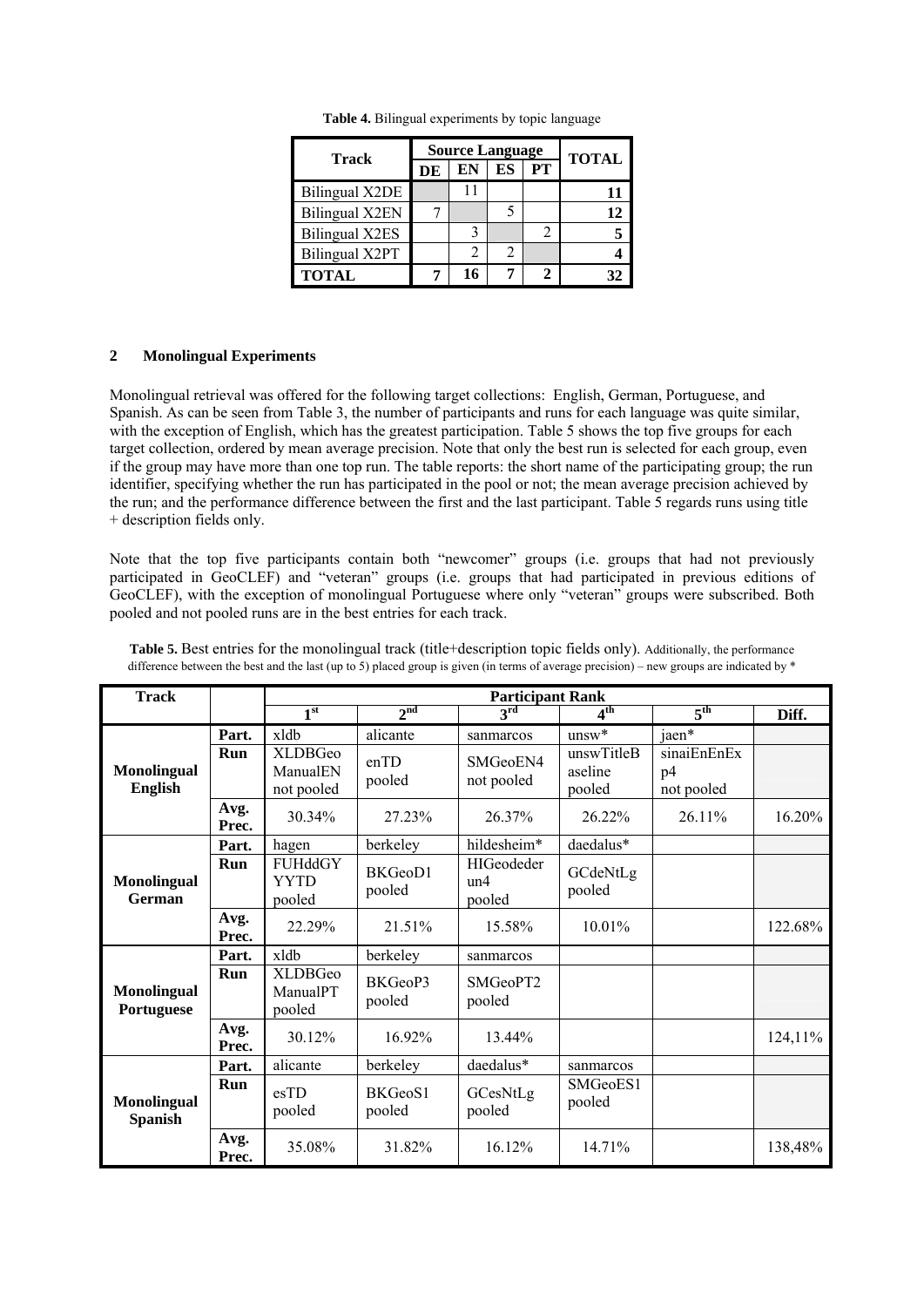

Figures 2 to 5 show the interpolated recall vs. average precision for top participants of the monolingual tasks.

**Fig. 2.** Monolingual English top participants. Interpolated Recall vs. Average Precision.



**Fig. 3.** Monolingual German top participants. Interpolated Recall vs. Average Precision.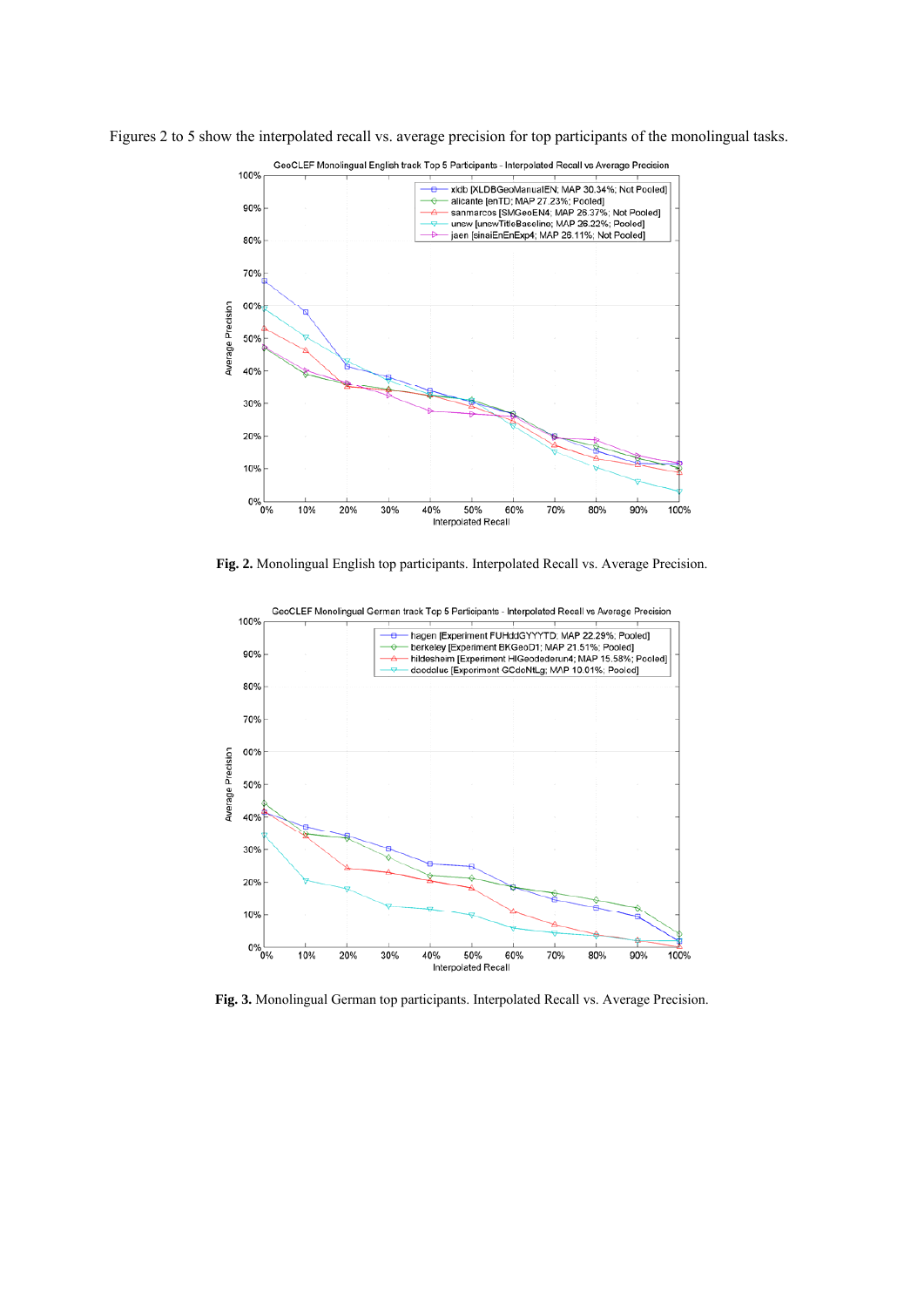

**Fig. 4.** Monolingual Portuguese top participants. Interpolated Recall vs. Average Precision.



**Fig. 5.** Monolingual Spanish top participants. Interpolated Recall vs. Average Precision.

#### **3 Bilingual Experiments**

The bilingual task was structured in four subtasks  $(X \rightarrow DE, EN, ES \text{ or PT target collection})$ . Table 6 shows the best results for this task with the same logic of Table 5. Note that the top five participants contain both "newcomer" groups and "veteran" groups, with the exception of monolingual Portuguese and Spanish where only "veteran" groups were subscribed.

For bilingual retrieval evaluation, a common method is to compare results against monolingual baselines:

•  $X \rightarrow DE$ : 70% of best monolingual German IR system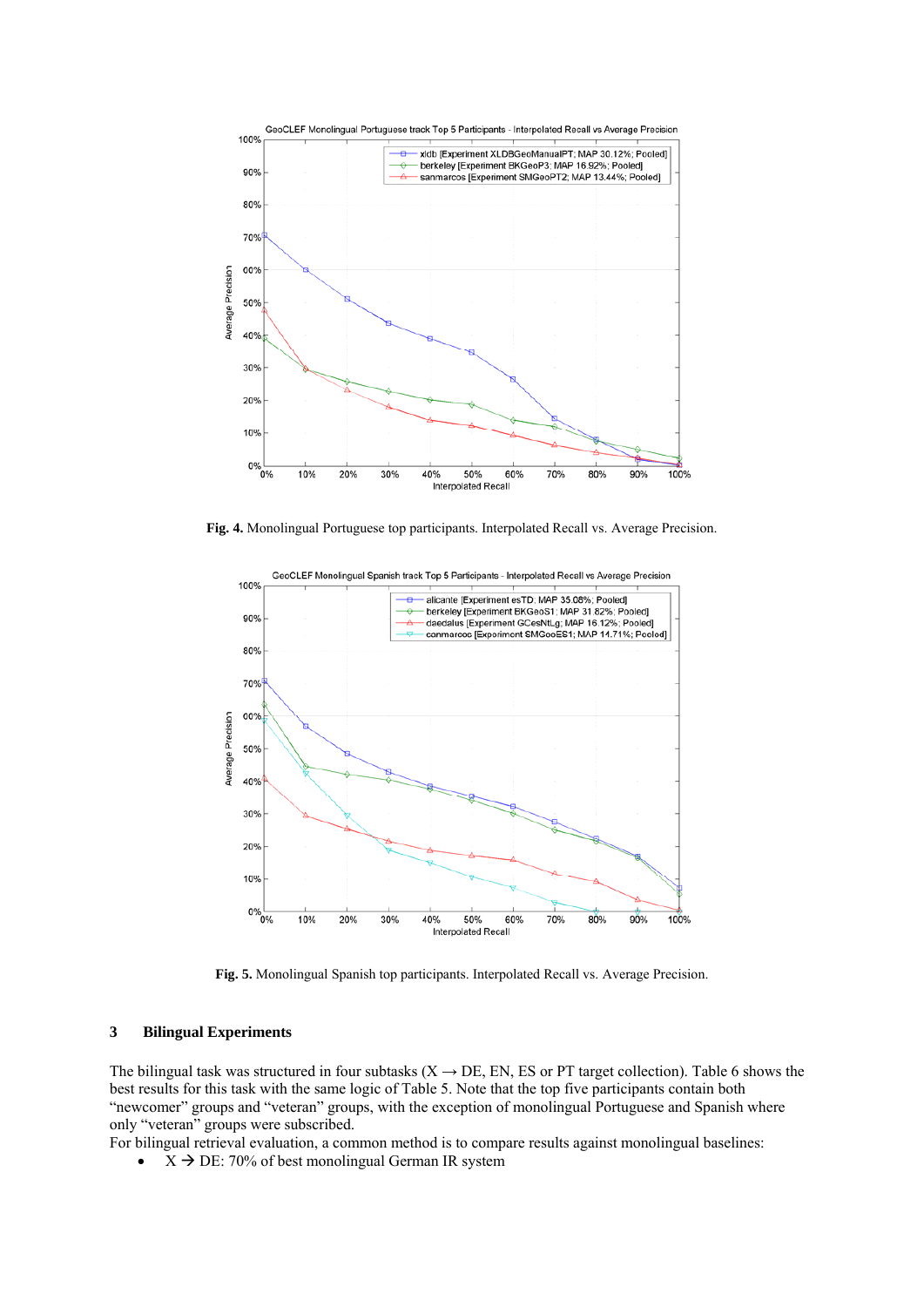- $X \rightarrow EN$ : 74% of best monolingual English IR system
- $X \rightarrow ES$ : 73% of best monolingual Spanish IR system
- $X \rightarrow PT$ : 47% of best monolingual Portuguese IR system

Note that the apparently different result for Portuguese may be explained by the fact that the best group in the monolingual experiments did not submit runs for bilingual experiments. If one compares the results per groups, sanmarcos's run of Spanish to Portuguese had even better results than their monolingual Portuguese run, while berkeley's English to Portuguese achieved a similar performance degradation as the one reported for the other bilingual experiments (74%).

**Table 6.** Best entries for the bilingual task (title+description topic fields only). The performance difference between the best and the last (up to 5) placed group is given (in terms of average precision) – new groups are indicated by \*

| <b>Track</b>                       |                                                    | <b>Participant Rank</b> |                                             |                              |              |                 |         |  |  |  |  |  |  |
|------------------------------------|----------------------------------------------------|-------------------------|---------------------------------------------|------------------------------|--------------|-----------------|---------|--|--|--|--|--|--|
|                                    |                                                    | 1 <sup>st</sup>         | 2 <sup>nd</sup>                             | $3^{\rm rd}$                 | $4^{\rm th}$ | 5 <sup>th</sup> | Diff.   |  |  |  |  |  |  |
|                                    | Part.                                              | jaen*                   | sanmarcos                                   | hildesheim*                  |              |                 |         |  |  |  |  |  |  |
|                                    | Run                                                | sinaiESENE              | <b>SMGeoESE</b>                             | HIGeodeen                    |              |                 |         |  |  |  |  |  |  |
| <b>Bilingual</b>                   |                                                    | XP <sub>2</sub>         | N <sub>2</sub>                              | run12                        |              |                 |         |  |  |  |  |  |  |
| <b>English</b>                     |                                                    | pooled                  | pooled                                      | pooled                       |              |                 |         |  |  |  |  |  |  |
|                                    | Avg.<br>Prec.                                      | 22.56%                  | 22.46%                                      | 16.03%                       |              |                 | 40.74%  |  |  |  |  |  |  |
|                                    | Part.                                              | berkeley                | hagen                                       | hildesheim*                  |              |                 |         |  |  |  |  |  |  |
| <b>Bilingual</b><br>German         | Run                                                | BKGeoED1<br>pooled      | FUHedGYY<br><b>YTD</b><br>pooled            | HIGeoende<br>run21<br>pooled |              |                 |         |  |  |  |  |  |  |
|                                    | Avg.<br>Prec.                                      | 15.61%                  | 12.80%                                      | 11.86%                       |              |                 | 31.62%  |  |  |  |  |  |  |
|                                    | Part.                                              | sanmarcos               | berkeley                                    |                              |              |                 |         |  |  |  |  |  |  |
| <b>Bilingual</b><br>Portuguese     | <b>SMGeoESP</b><br>Run<br>T <sub>2</sub><br>pooled |                         | BKGeoEP1<br>pooled                          |                              |              |                 |         |  |  |  |  |  |  |
|                                    | Avg.<br>Prec.                                      | 14.16%                  | 12.60%                                      |                              |              |                 | 12,38%  |  |  |  |  |  |  |
|                                    | Part.                                              | berkeley                | sanmarcos                                   |                              |              |                 |         |  |  |  |  |  |  |
| <b>Bilingual</b><br><b>Spanish</b> | Run                                                | BKGeoES1<br>pooled      | <b>SMGeoENE</b><br>S <sub>1</sub><br>pooled |                              |              |                 |         |  |  |  |  |  |  |
|                                    | Avg.<br>Prec.                                      | 25.71%                  | 12.82%                                      |                              |              |                 | 100.55% |  |  |  |  |  |  |

Figure 6 to 9 show the interpolated recall vs. average precision graph for the top participants of the different bilingual tasks.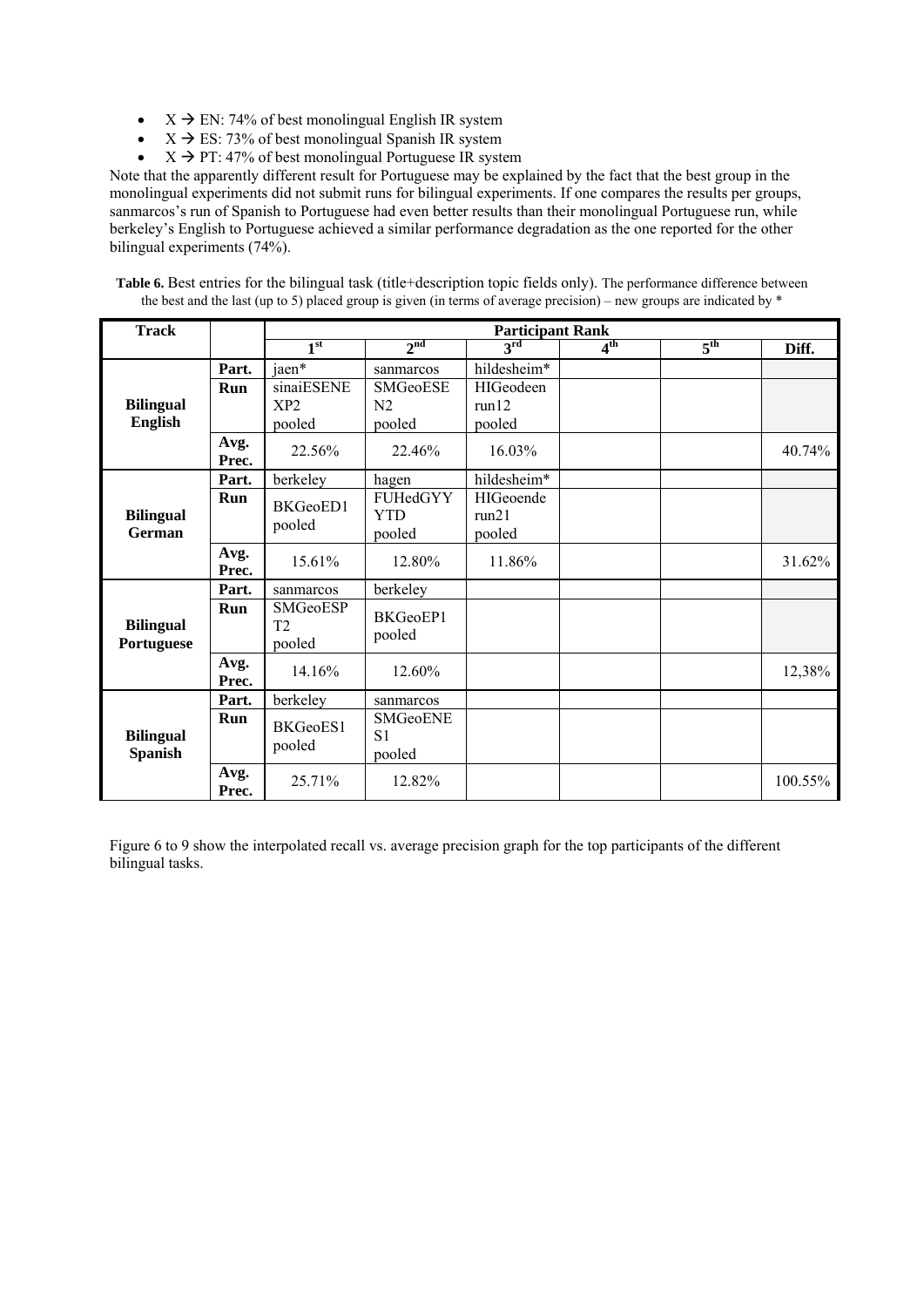

**Fig. 6.** Bilingual English top participants. Interpolated Recall vs Average Precision.



GeoCLEF Bilingual German track Top 5 Participants - Interpolated Recall vs Average Precision

**Fig. 7.** Bilingual German top participants. Interpolated Recall vs Average Precision.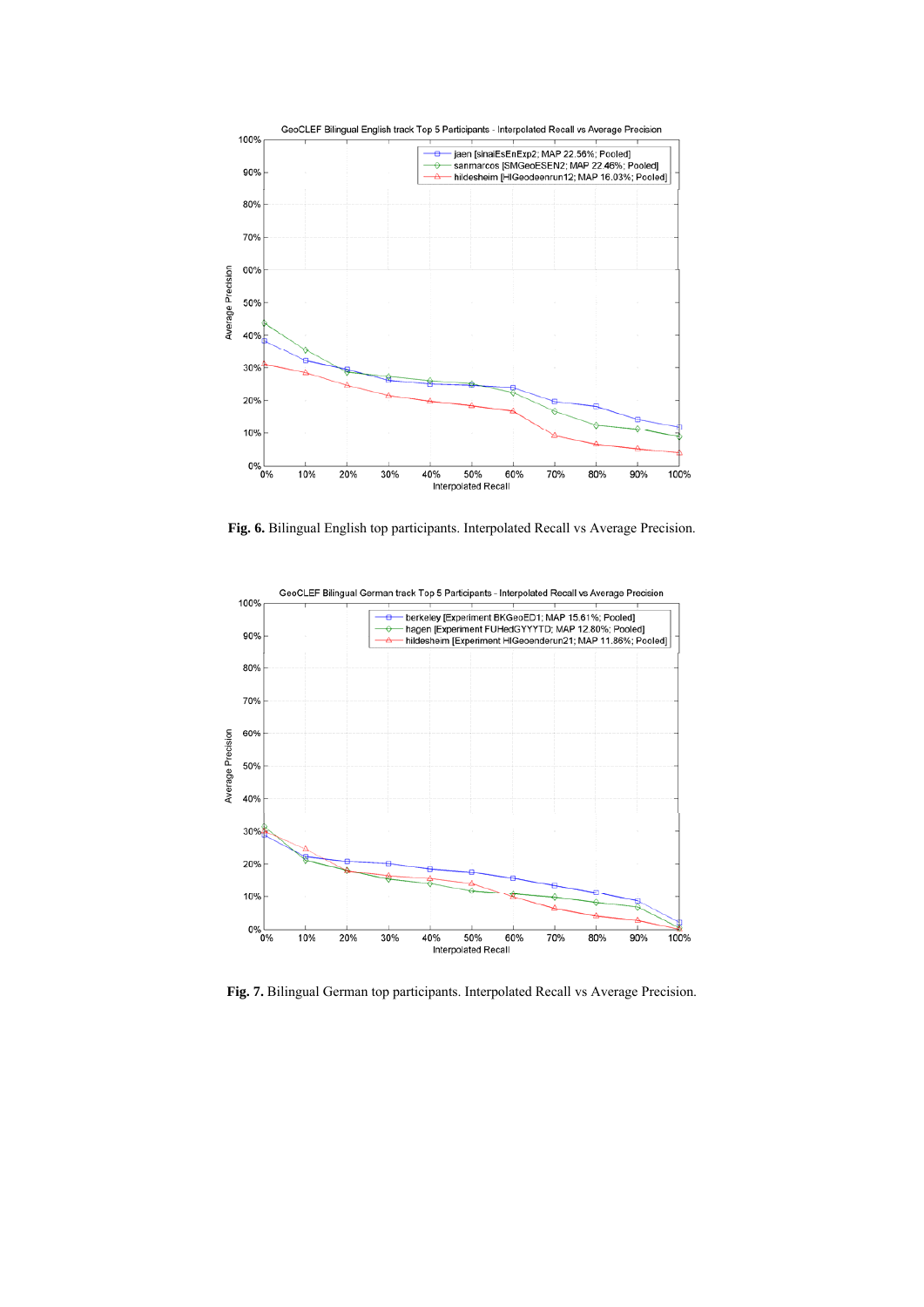

**Fig. 8.** Bilingual Portuguese top participants. Interpolated Recall vs Average Precision.



**Fig. 9.** Bilingual Spanish top participants. Interpolated Recall vs Average Precision.

#### **4 Statistical Testing**

We used the MATLAB Statistics Toolbox, which provides the necessary functionality plus some additional functions and utilities. We use the *ANalysis Of VAriance* (ANOVA) test. ANOVA makes some assumptions concerning the data be checked. Hull [4] provides details of these; in particular, the scores in question should be approximately normally distributed and their variance has to be approximately the same for all runs. Two tests for goodness of fit to a normal distribution were chosen using the MATLAB statistical toolbox: the Lilliefors test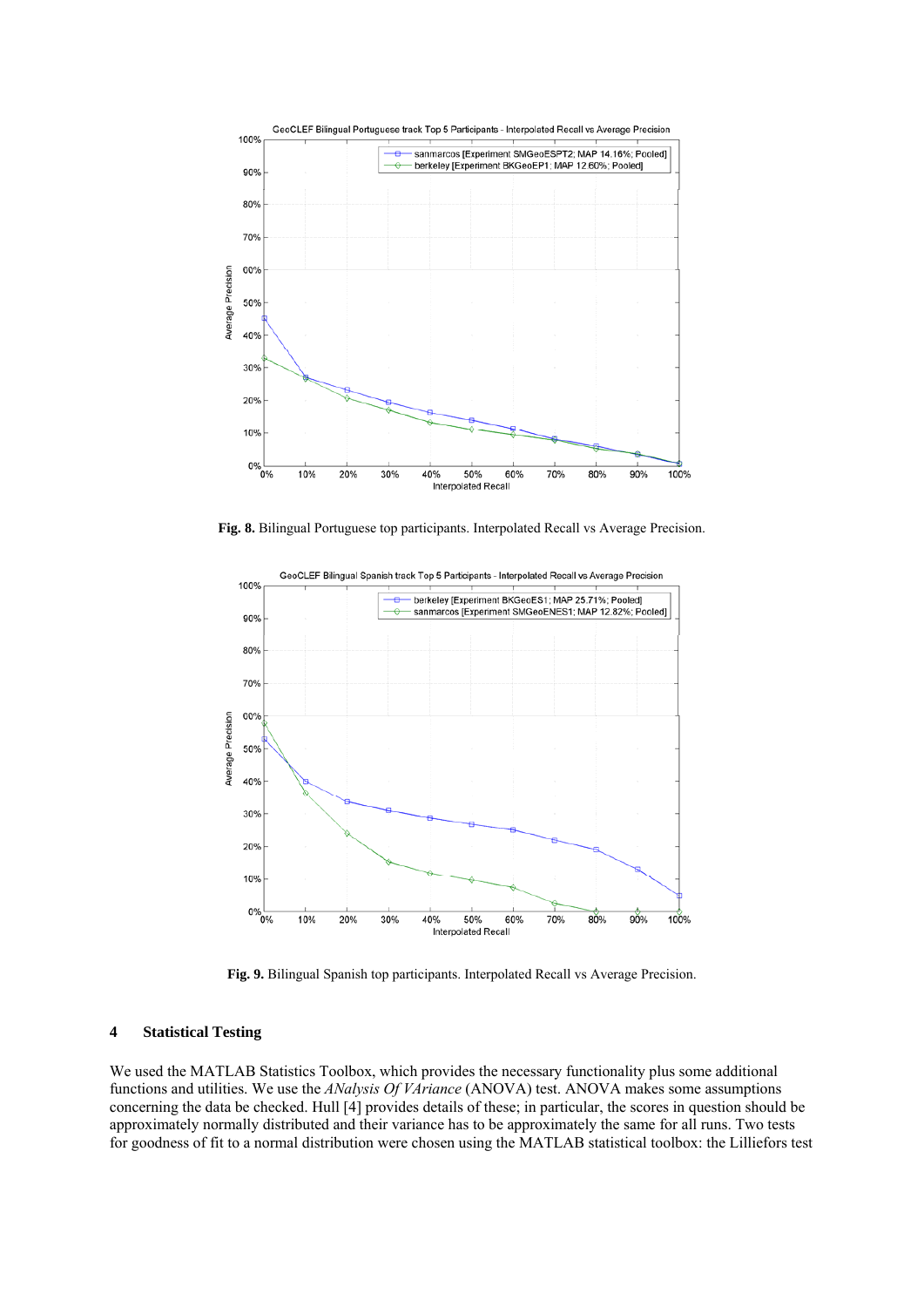[1] and the Jarque-Bera test [5]. In the case of the GeoCLEF tasks under analysis, both tests indicate that the assumption of normality is violated for most of the data samples (in this case the runs for each participant). In such cases, a transformation of data should be performed. The transformation for measures that range from 0 to 1 is the arcsin-root transformation:

# $arcsin(\sqrt{x})$

which Tague-Sutcliffe [10] recommends for use with precision/recall measures.

| Track                       | LL | LL & TS | JB | <b>JB &amp; TS</b> |
|-----------------------------|----|---------|----|--------------------|
| Monolingual English         |    | 42      | 32 | 54                 |
| Monolingual German          |    |         |    |                    |
| Monolingual Portuguese      |    |         |    | 13                 |
| Monolingual Spanish         | 2  | 12      |    |                    |
| <b>Bilingual English</b>    |    |         |    |                    |
| <b>Bilingual German</b>     |    |         |    |                    |
| <b>Bilingual Portuguese</b> |    |         |    |                    |
| <b>Bilingual Spanish</b>    |    |         |    |                    |

**Table 7.** Lilliefors test for each track with (LL) and without Tague-Sutcliffe arcsin transformation (LL & TS). Jarque-Bera test for each track with (JB) and without Tague-Sutcliffe arcsin transformation (JB & TS).

Table 7 shows the results of the Lilliefors test before and after applying the Tague-Sutcliffe transformation. After the transformation the analysis of the normality of samples distribution improves significantly, with the exception of the bilingual Bulgarian. Each entry shows the number of experiments whose performance distribution can be considered drawn from a Gaussian distribution, with respect to the total number of experiment of the track. The value of alpha for this test was set to 5%. The same table shows also the same analysis with respect to the Jarque-Bera test. The value of alpha for this test was set to 5%. The difficulty to transform the data into normally distributed samples derives from the original distribution of run performances which tend towards zero within the interval [0,1].

The following tables, from Table 8 to Table 13, summarize the results of this test. All experiments, regardless the topic language or topic fields, are included. Results are therefore only valid for comparison of individual pairs of runs, and not in terms of absolute performance. Each table shows the overall results where all the runs that are included in the same group do not have a significantly different performance. All runs scoring below a certain group performs significantly worse than at least the top entry of the group. Likewise all the runs scoring above a certain group perform significantly better than at least the bottom entry in that group. Each table contains also a graph which shows participants' runs (y axis) and performance obtained (x axis). The circle indicates the average performance while the segment shows the interval in which the difference in performance is not statistically significant; for each graph the best group is highlighted.

Note that there are no tables for Bilingual German and Bilingual Portuguese since, according to the Tukey T, all the experiments of these tasks belong to the same group.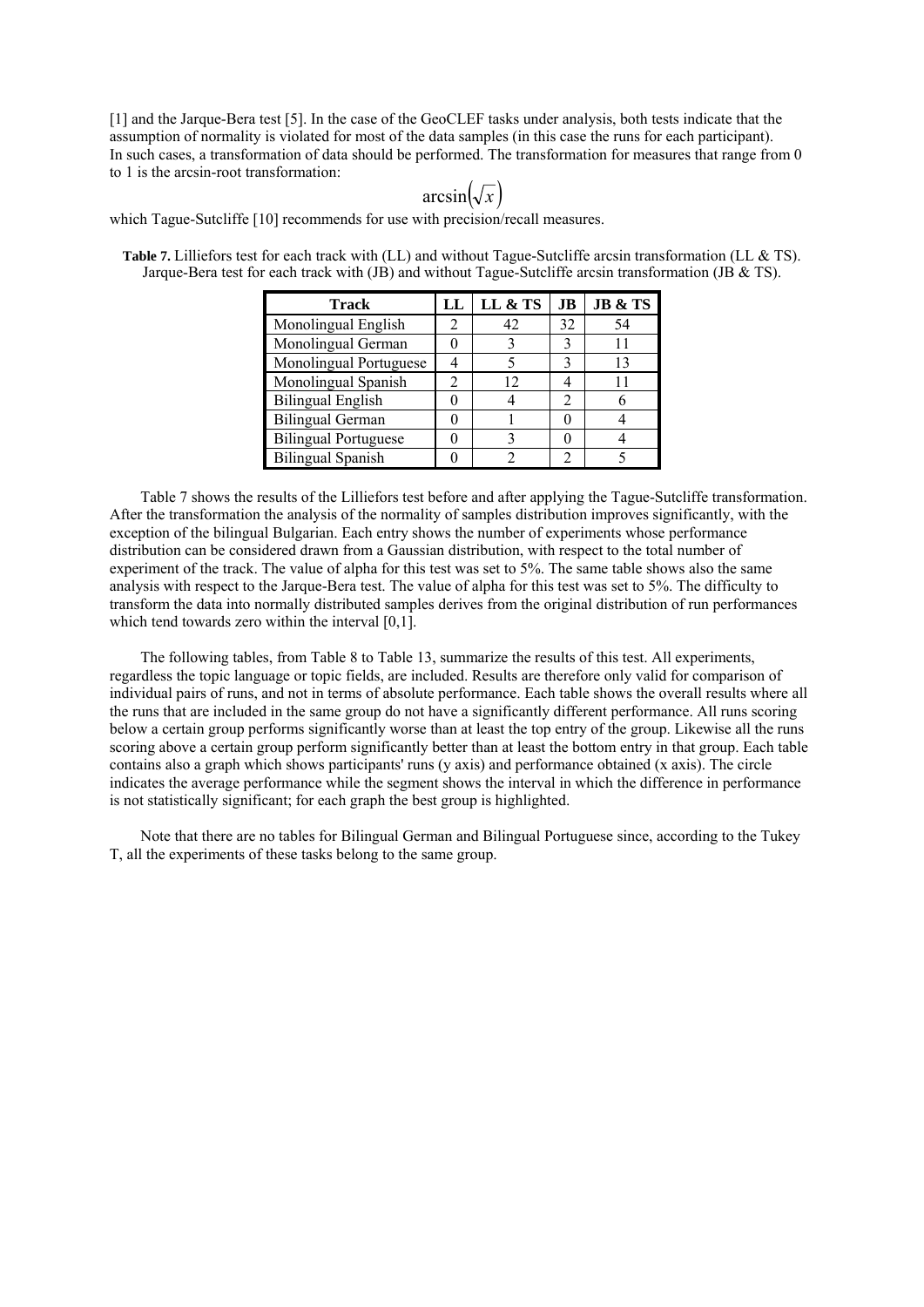| <b>Run ID</b>          |                |                           |             |                           | Grouns                    |                |                           |              |
|------------------------|----------------|---------------------------|-------------|---------------------------|---------------------------|----------------|---------------------------|--------------|
| <b>XLDBGeoManualEN</b> | X              |                           |             |                           |                           |                |                           |              |
| sinaiEnEnExp1          | X              |                           |             |                           |                           |                |                           |              |
| enTDN                  | X              | X                         |             |                           |                           |                |                           |              |
| SMGeoEN3               | X              | X                         |             |                           |                           |                |                           |              |
| unswNarrBaseline       | X              | X                         |             |                           |                           |                |                           |              |
| BKGeoE4                | X              | X                         |             |                           |                           |                |                           |              |
| BKGeoE3                | X              | X                         | X           |                           |                           |                |                           |              |
| SMGeoEN1               | Х              | X                         | $\mathbf X$ |                           |                           |                |                           |              |
| SMGeoEN4               | X              | X                         | $\mathbf X$ |                           |                           |                |                           |              |
| unswTitleBaseline      | $\mathbf x$    | X                         | X           |                           |                           |                |                           |              |
| sinaiEnEnExp4          | Х              | X                         | X           | X                         |                           |                |                           |              |
| enTD                   | X              | X                         | X           | $\mathbf X$               |                           |                |                           |              |
| rfiaUPV02              | $\mathbf{x}$   | X                         | X           | X                         |                           |                |                           |              |
| BKGeoE2                | Х              | $\mathbf X$               | X           | $\mathbf X$               | X                         |                |                           |              |
| rfiaUPV04              | $\mathbf{x}$   | X                         | X           | X                         | X                         |                |                           |              |
|                        | X              | X                         | X           |                           |                           |                |                           |              |
| sinaiEnEnExp2          |                |                           |             | X                         | X                         |                |                           |              |
| BKGeoE1                | X              | X                         | $\mathbf X$ | X                         | $\boldsymbol{\mathrm{X}}$ |                |                           |              |
| MuTdnTxt               | X              | X                         | X           | X                         | $\boldsymbol{\mathrm{X}}$ | X              |                           |              |
| sinaiEnEnExp5          | X              | $\mathbf X$               | X           | X                         | $\boldsymbol{\mathrm{X}}$ | X              |                           |              |
| rfiaUPV01              | X              | $\mathbf X$               | $\mathbf X$ | $\boldsymbol{X}$          | X                         | $\bf{X}$       |                           |              |
| UBManual2              | $\mathbf X$    | X                         | X           | X                         | X                         | X              |                           |              |
| SMGeoEN5               | X              | X                         | X           | X                         | X                         | X              |                           |              |
| MuTdTxt                | X              | X                         | X           | $\overline{X}$            | $\bf{X}$                  | X              |                           |              |
| <b>UBGTDrf1</b>        | X              | $\mathbf X$               | $\mathbf X$ | $\boldsymbol{\mathrm{X}}$ | $\boldsymbol{\mathrm{X}}$ | X              |                           |              |
| UBGTDrf2               | X              | X                         | X           | X                         | X                         | X              |                           |              |
| msramanual             | $\mathbf X$    | X                         | $\mathbf X$ | X                         | $\boldsymbol{\mathrm{X}}$ | $\mathbf X$    |                           |              |
| MuTdnManQexpGeo        | $\mathbf X$    | X                         | X           | X                         | X                         | X              |                           |              |
| sinaiEnEnExp3          | X              | X                         | X           | X                         | X                         | X              |                           |              |
| UBGManual1             | X              | $\boldsymbol{\mathrm{X}}$ | X           | X                         | X                         | X              |                           |              |
|                        |                |                           | X           |                           |                           | X              |                           |              |
| MuTdRedn<br>rfiaUPV03  | X              | X                         |             | X                         | X                         |                |                           |              |
|                        | X              | X                         | X           | X                         | X                         | X              |                           |              |
| unswTitleF46           | $\mathbf X$    | X                         | $\mathbf X$ | $\boldsymbol{\mathrm{X}}$ | $\boldsymbol{\mathrm{X}}$ | $\mathbf X$    |                           |              |
| UAUJAUPVenenExp1       | $\mathbf X$    | X                         | X           | X                         | X                         | X              |                           |              |
| XLDBGeoENAut05         | X              | X                         | X           | X                         | X                         | X              |                           |              |
| MuTdOexpPrb            | X              | $\mathbf X$               | X           | $\overline{X}$            | X                         | X              |                           |              |
| CLCGGeoEE11            | $\mathbf X$    | $\mathbf X$               | X           | $\boldsymbol{\mathrm{X}}$ | $\boldsymbol{\mathrm{X}}$ | X              | X                         |              |
| CLCGGeoEE2             | X              | X                         | X           | X                         | X                         | X              | X                         |              |
| XLDBGeoENAut03 2       | $\mathbf X$    | X                         | $\mathbf X$ | $\mathbf X$               | $\boldsymbol{\mathrm{X}}$ | $\mathbf X$    | X                         | X            |
| msrawhitelist          | $\mathbf X$    | X                         | X           | $\mathbf X$               | X                         | X              | Х                         | $\mathbf X$  |
| ICgeoMLtdn             | X              | X                         | X           | X                         | X                         | X              | Х                         | Χ            |
| msralocal              | X              | X                         | $\mathbf X$ | X                         | X                         | X              | X                         | $\mathbf X$  |
| msratext               | X              | Х                         | $\mathbf X$ | X                         | $\boldsymbol{\mathrm{X}}$ | X              | X                         | X            |
| CLCGGeoEE1             | X              | X                         | X           | X                         | X                         | X              | $\mathbf x$               | $\mathbf{x}$ |
| utGeoTIBm              | X              | $\mathbf X$               | $\mathbf X$ | $\boldsymbol{\mathrm{X}}$ | $\boldsymbol{\mathrm{X}}$ | X              | X                         | $\mathbf X$  |
| utGeoTdnIBm            | $\mathbf X$    |                           |             |                           |                           |                |                           |              |
|                        |                | X                         | X           | X                         | X                         | X              | Х                         | Х            |
| XLDBGeoENAut03         | X              | X                         | X           | X                         | X                         | X              | X                         | X            |
| CLCGGeoEE5             | Х              | X                         | X           | $\overline{X}$            | $\boldsymbol{\mathrm{X}}$ | X              | X                         | Х            |
| utGeoTIB               | X              | $\mathbf X$               | X           | $\boldsymbol{\mathrm{X}}$ | $\boldsymbol{\mathrm{X}}$ | X              | X                         | X            |
| CLCGGeoEE10            | X              | X                         | X           | X                         | X                         | X              | X                         | X            |
| XLDBGeoENAut02         | X              | X                         | $\mathbf X$ | X                         | $\boldsymbol{\mathrm{X}}$ | $\mathbf X$    | X                         | X            |
| HIGeoenenrun3          | $\mathbf X$    | $\mathbf X$               | X           | X                         | X                         | X              | X                         | $\mathbf X$  |
| <b>ICgeoMLtd</b>       |                |                           |             |                           |                           |                |                           |              |
| HIGeoenenrun1n         | $\mathbf X$    | $\mathbf X$               | X           | $\boldsymbol{X}$          | X                         | $\overline{X}$ | X                         | Х            |
| msraexpansion          | $\mathbf X$    | X                         | X           | $\boldsymbol{\mathrm{X}}$ | X                         | $\mathbf X$    | X                         | $\mathbf X$  |
| HIGeoenenrun1          | $\overline{X}$ | $\mathbf X$               | X           | $\boldsymbol{X}$          | X                         | $\mathbf X$    | X                         | $\mathbf x$  |
| GCenAtLg               | $\mathbf{X}$   | $\mathbf X$               | $\mathbf X$ | $\overline{X}$            | $\boldsymbol{\mathrm{X}}$ | $\overline{X}$ | X                         | X            |
| TALPGeoIRTD1           |                | X                         | X           | X                         | X                         | $\mathbf X$    | X                         | X            |
| TALPGeoIRTDN1          |                | X                         | X           | $\mathbf X$               | X                         | $\mathbf X$    | X                         | $\mathbf X$  |
|                        |                |                           |             |                           |                           |                |                           |              |
| GCenAA                 |                | X                         | X           | $\boldsymbol{X}$          | $\boldsymbol{\mathrm{X}}$ | $\bf{X}$       | $\boldsymbol{\mathrm{X}}$ | $\bf{X}$     |
| HIGeoenenrun2n         |                |                           | X           | $\boldsymbol{X}$          | X                         | $\mathbf X$    | X                         | $\bf{X}$     |
| utGeoTdnIB             |                |                           | X           | $\boldsymbol{\mathrm{X}}$ | $\boldsymbol{\mathrm{X}}$ | X              | X                         | X            |
| enTDNGeoNames          |                |                           | $\mathbf X$ | $\mathbf X$               | X                         | $\mathbf{X}$   | X                         | X            |
| GCenNtLg               |                |                           | X           | X                         | X                         | X              | X                         | X            |
| TALPGeoIRTDN3          |                |                           |             | X                         | X                         | X              | X                         | $\mathbf X$  |
| HIGeoenenrun2          |                |                           |             |                           | X                         | $\mathbf X$    | X                         | $\bf{X}$     |
| GCenAO                 |                |                           |             |                           | X                         | X              | X                         | $\bf{X}$     |
| utGeoTdIB              |                |                           |             |                           |                           | $\mathbf X$    | $\mathbf{X}$              | $\mathbf x$  |
|                        |                |                           |             |                           |                           | X              | X                         | X            |
| GCenNA                 |                |                           |             |                           |                           |                |                           |              |
| TALPGeoIRTDN2          |                |                           |             |                           |                           |                | X                         | X            |
| unswNarrF41            |                |                           |             |                           |                           |                | Х                         | $\mathbf X$  |
| TALPGeoIRTD2           |                |                           |             |                           |                           |                | X                         | $\bf{X}$     |
| unswNarrMap            |                |                           |             |                           |                           |                |                           | $\mathbf x$  |

**Table 8.** Monolingual English: experiment groups according to the Tukey T Test.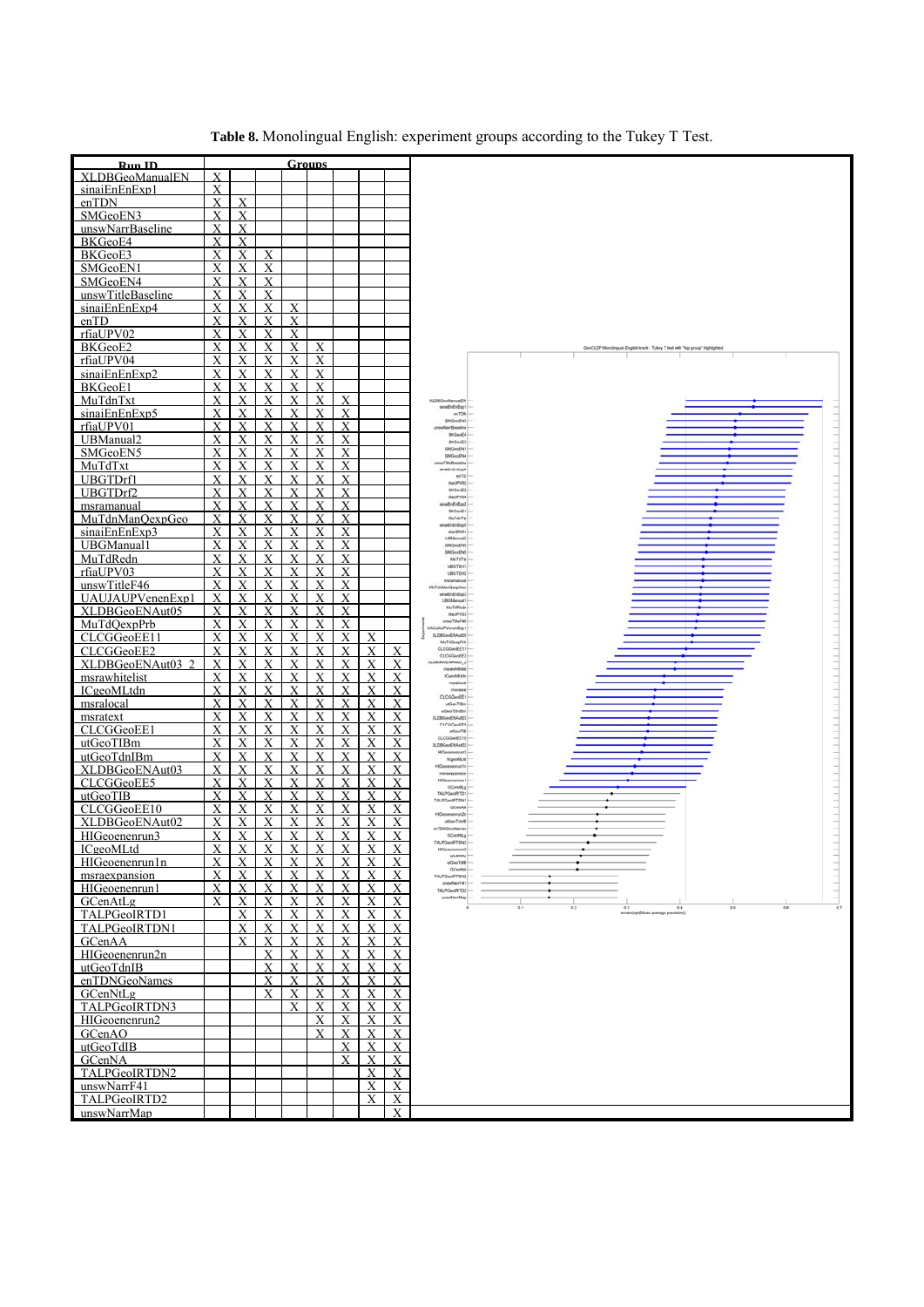| <b>Run ID</b>       |   | <b>Groups</b> |   |                              | GeoCLEF Monolingual German track - Tukey T test with "top group" highlighted                            |
|---------------------|---|---------------|---|------------------------------|---------------------------------------------------------------------------------------------------------|
| BKGeoD1             | X |               |   |                              |                                                                                                         |
| FUHddGYYYTD         | X |               |   |                              |                                                                                                         |
| FUHddGYYYTDN        | X | X             |   | BKGeoD1-                     |                                                                                                         |
| FUHddGYYYMTDN       | X | X             | X | FUHddGYYYTD-                 |                                                                                                         |
| BKGeoD <sub>2</sub> | X | X             | X | FUHddGYYYTDN-                |                                                                                                         |
| FUHddGNNNTD         | Χ | X             | X | FUHddGYYYMTDN-               |                                                                                                         |
| HIGeodederun4n      | X | X             | Х |                              |                                                                                                         |
| HIGeodederun4       | X | X             | Х | BKGeoD2                      |                                                                                                         |
| FUHddGNNNTDN        | Χ | X             | Х | FUHddGNNNTD-                 |                                                                                                         |
| GCdeNtLg            | X | X             | X | HiGeodederun4n               |                                                                                                         |
| HIGeodederun6       | Χ | Χ             | Χ | Experiments<br>HIGeodederun4 |                                                                                                         |
| HIGeodederun6n      | Χ | X             | X |                              |                                                                                                         |
| GCdeNA              | Χ | X             | X | FUHddGNNNTDN-                |                                                                                                         |
| GCdeAtLg            | X | X             | X | GCdeNtLg                     |                                                                                                         |
| GCdeAA              |   | X             | X | HIGeodederun6                |                                                                                                         |
| GCdeAO              |   |               | X | HIGeodederun6n               |                                                                                                         |
|                     |   |               |   | GCdeNA                       |                                                                                                         |
|                     |   |               |   |                              |                                                                                                         |
|                     |   |               |   | GCdeAtLg                     |                                                                                                         |
|                     |   |               |   | GCdeAA                       |                                                                                                         |
|                     |   |               |   | GCdeAO                       |                                                                                                         |
|                     |   |               |   |                              |                                                                                                         |
|                     |   |               |   | 0.05                         | 0.25<br>0.1<br>0.15<br>0.2<br>0.3<br>0.35<br>0.4<br>0.45<br>0.5<br>arcsin(sqrt(Mean average precision)) |

**Table 9.** Monolingual German: experiment groups according to the Tukey T Test.

**Table 10.** Monolingual Portuguese: experiment groups according to the Tukey T Test.

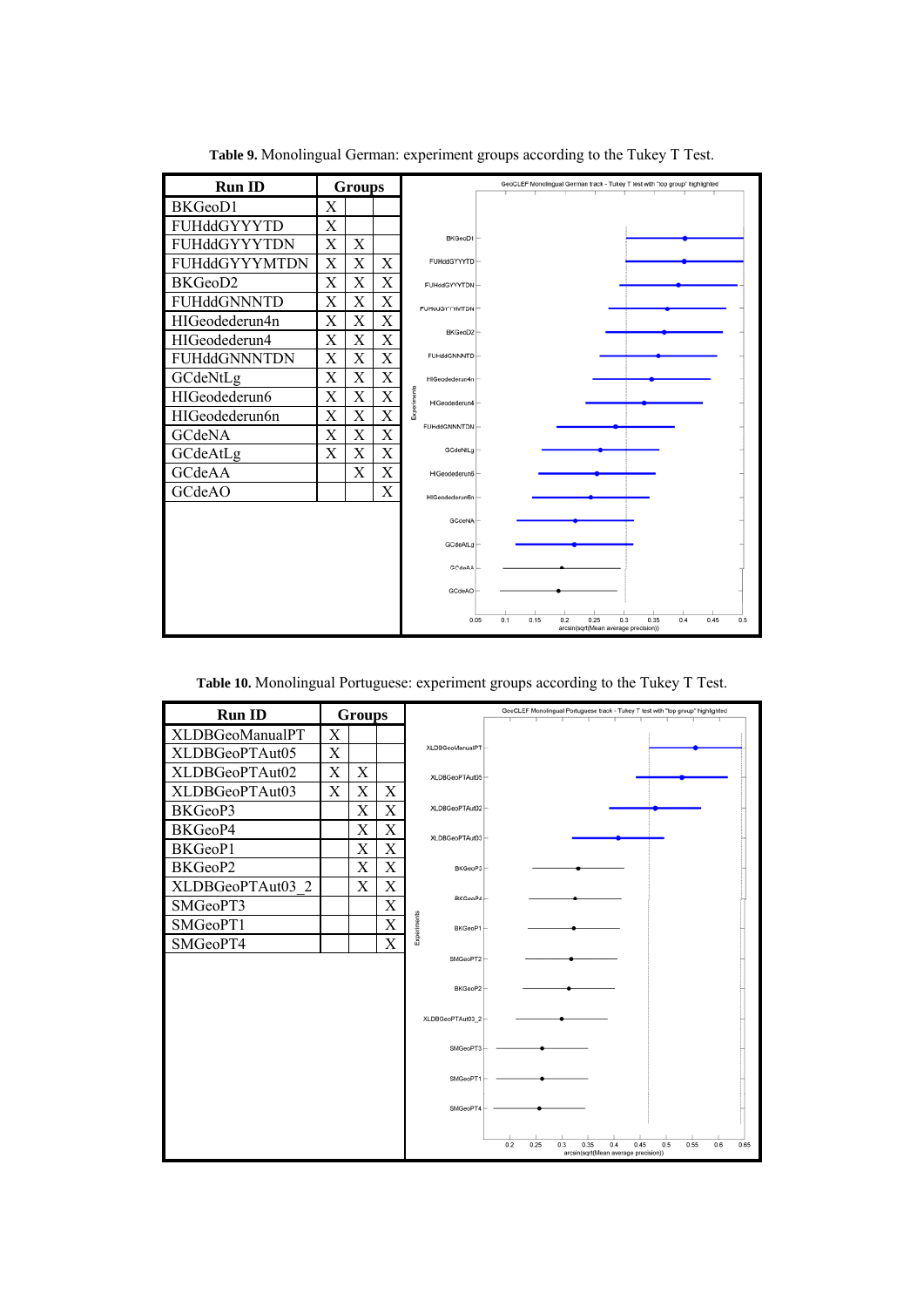| <b>Run ID</b> | <b>Groups</b> |   |   |   | GeoCLEF Monolingual Spanish track - Tukey T test with "top group" highlighted |               |                                                                                              |
|---------------|---------------|---|---|---|-------------------------------------------------------------------------------|---------------|----------------------------------------------------------------------------------------------|
| esTD          | Χ             |   |   |   |                                                                               |               |                                                                                              |
| esTDN         | X             |   |   |   |                                                                               | esTD          |                                                                                              |
| BKGeoS1       | X             | X |   |   |                                                                               | esTDN         |                                                                                              |
| BKGeoS2       | X             | Χ | X |   |                                                                               | BKGeoS1       |                                                                                              |
| GCesNtLg      |               | Х | Χ | X |                                                                               | BKGeoS2       |                                                                                              |
| SMGeoES2      |               | Х | X | Χ |                                                                               | GCesNtLg      |                                                                                              |
| SMGeoES5      |               | Х | Χ | Χ |                                                                               |               |                                                                                              |
| SMGeoES1      |               | Х | Х | Χ |                                                                               | SMGeoES2      |                                                                                              |
| SMGeoES3      |               | X | X | X |                                                                               | SMGeoES5      |                                                                                              |
| GCesAtLg      |               |   | X | X | Experiments                                                                   | SMGeoES1      |                                                                                              |
| SMGeoES4      |               |   | X | X |                                                                               | SMGeoES3      |                                                                                              |
| GCesAA        |               |   |   | X |                                                                               |               |                                                                                              |
| GCesAO        |               |   |   | X |                                                                               | GCesAtLg      |                                                                                              |
| esTDNGeoNames |               |   |   | X |                                                                               | SMGeoES4      |                                                                                              |
| GCesNA        |               |   |   | Χ |                                                                               | GCesAA        |                                                                                              |
|               |               |   |   |   |                                                                               | GCesAO        |                                                                                              |
|               |               |   |   |   |                                                                               |               |                                                                                              |
|               |               |   |   |   |                                                                               | esTDNGeoNames |                                                                                              |
|               |               |   |   |   |                                                                               | GCesNA        |                                                                                              |
|               |               |   |   |   |                                                                               |               | 0.2<br>0.3<br>0.7<br>0,8<br>0,1<br>0.4<br>0.5<br>0.6<br>arcsin(sqrt(Mean average precision)) |

**Table 11.** Monolingual Spanish: experiment groups according to the Tukey T Test.

**Table 12.** Bilingual English: experiment groups according to the Tukey T Test.

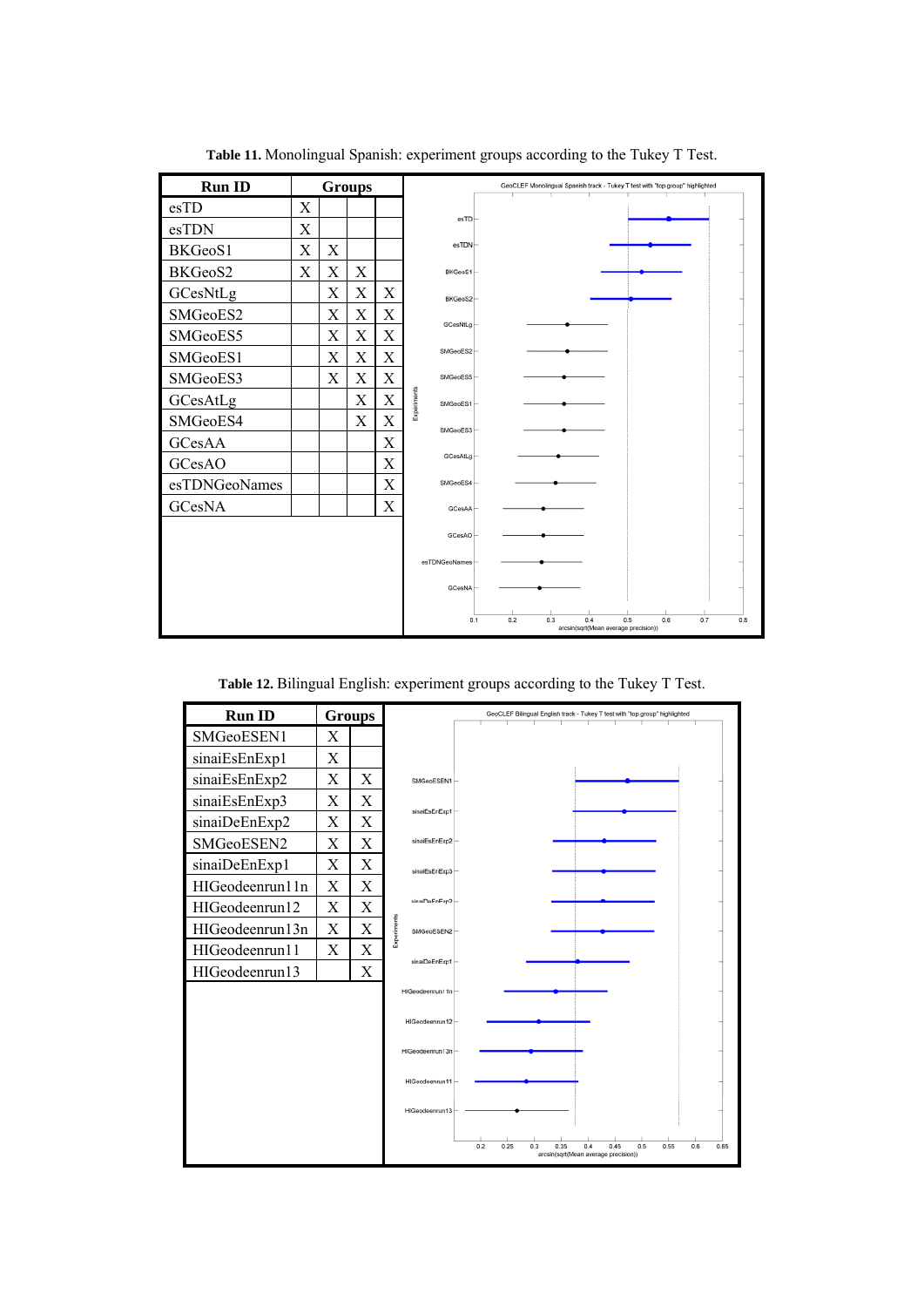

**Table 13.** Bilingual Spanish: experiment groups according to the Tukey T Test.

#### **Conclusions and Future Work**

The test collection developed for GeoCLEF is the first GIR test collection available to the GIR research community. GIR is receiving increased notice both through the GeoCLEF effort as well as due to the GIR workshops held annually since 2004 in conjunction with SIGIR or CIKM. At the GIR06 workshop recently held in conjunction with SIGIR 2006 in Seattle, 14 groups participated and 16 full papers were presented, as well as a keynote address by John Frank of MetaCarta, and a summary of GeoCLEF 2005 presented by Ray Larson. Six of the groups also were participants in GeoCLEF 2005 or 2006. Six of the full papers presented at the GIR workshop used GeoCLEF collections. Most of these papers used the 2005 collection and queries, although one group used queries from this year's collection with their own take on relevance judgments. Of particular interest to the organizers of GeoCLEF are the 8 groups working in the area of GIR who are not yet participants in GeoCLEF. All attendees at the GIR06 workshop were invited to participate in GeoCLEF for 2007.

#### **Acknowledgments:**

The English assessment was by the GeoCLEF organizers was volunteer labor – none of us has funding for GeoCLEF work. Assessment was performed by Hans Barnum, Nils Bailey, Fredric Gey, Ray Larson, and Mark Sanderson. German assessment was done by Claudia Bachmann, Kerstin Bischoff, Thomas Mandl, Jens Plattfaut, Inga Rill and Christa Womser-Hacker of University of Hildesheim. Portuguese assessment was done by Paulo Rocha, Luís Costa, Luís Cabral, Susana Inácio, Ana Sofia Pinto, António Silva and Rui Vilela, all of Linguateca (thanks to grant POSI/PLP/43931/2001 from Portuguese FCT, co-financed by POSI), and Spanish by Andrés Montoyo Guijarro, Oscar Fernandez, Zornitsa Kozareva, Antonio Toral of University of Alicante. Japanese translation of the English topics was provided by Noriko Kando. The future direction and scope of GeoCLEF will be heavily influenced by funding and the amount of volunteer effort available.

#### **References**

[1] W. J. Conover*. Practical Nonparametric Statistics*. John Wiley and Sons, New York, USA, 1971.